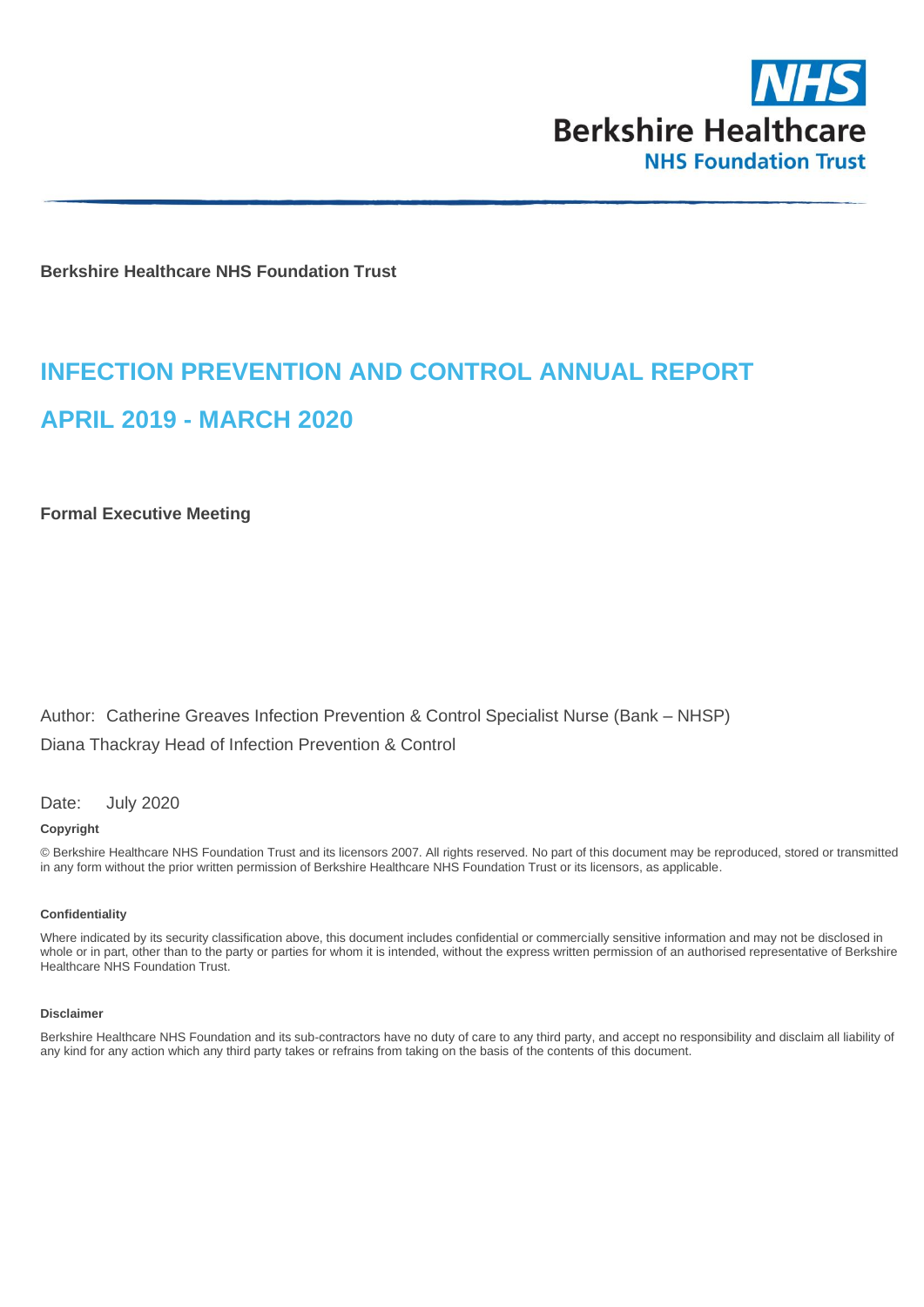| <b>Contents</b>                                                                                                 | Page           |
|-----------------------------------------------------------------------------------------------------------------|----------------|
| <b>Executive Summary</b>                                                                                        | 3              |
| Introduction                                                                                                    | $\overline{4}$ |
| Infection Control Arrangements and Budget Allocation                                                            | 4              |
| <b>Risk Management/Clinical Governance</b>                                                                      | 5              |
| Health & Social Care Act (2008)/Care Quality Commission<br>Compliance                                           | 5              |
| <b>Infection Prevention &amp; Control Strategic Group</b>                                                       | 5              |
| <b>Infection Prevention &amp; Control Working Groups</b>                                                        | 5              |
| <b>Infection Prevention &amp; Control Strategy</b>                                                              | 5              |
| The Infection Prevention and Control Programme                                                                  | 5              |
| <b>Surveillance</b>                                                                                             | 6              |
| COVID-19                                                                                                        | 8              |
| <b>Outbreak Reports</b>                                                                                         | 8              |
| Incidents                                                                                                       | 8              |
| <b>Shared Learning</b>                                                                                          | 8              |
| <b>Emergency Planning</b>                                                                                       | 9              |
| <b>Staff Influenza Vaccination</b>                                                                              | 9              |
| <b>Hand Hygiene</b>                                                                                             | 9              |
| <b>Monitoring Activity</b>                                                                                      | 9              |
| <b>Educational Activities</b>                                                                                   | 10             |
| <b>Link Practitioner Programme</b>                                                                              | 11             |
| <b>Antimicrobial Stewardship</b>                                                                                | 11             |
| <b>Infection Prevention and Control Policies</b>                                                                | 11             |
| Decontamination                                                                                                 | 12             |
| <b>Service Level Agreements</b>                                                                                 | 12             |
| <b>Committee/Group Membership</b>                                                                               | 12             |
| <b>Other Activities</b>                                                                                         | 13             |
| Appendix 1 - Berkshire Healthcare Foundation Trust Annual<br>Infection Prevention and Control Programme 2020-21 | 14             |
| Appendix 2 - Surveillance Data 2019-2020                                                                        | 22             |
| Appendix 3 – Summary of Learning from Datix Incidents                                                           | 33             |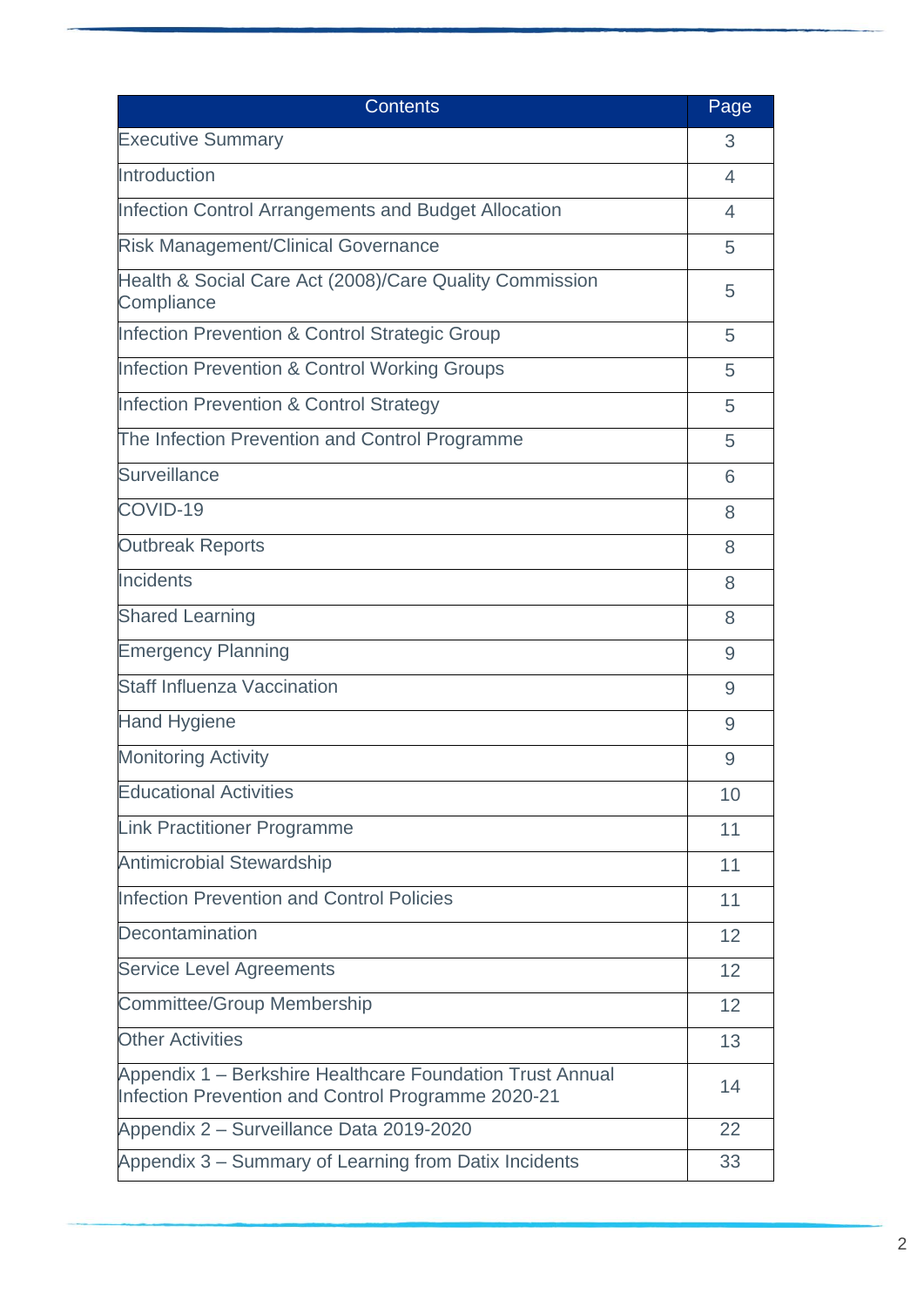### **Executive Summary**

The Annual Report for Infection and Prevention control (IPC) provides an overview of the infection prevention and control service and the status of healthcare associated infections (HCAI) for Berkshire Healthcare NHS Foundation Trust.

The Director of Nursing and Therapies is the Accountable Board Member responsible for infection prevention and control and undertakes the role of Director of Infection Prevention and Control. The IPC Team are responsible for providing an infection prevention and control service to support staff.

The Infection Prevention and Control Strategic Group undertake its functions in order to fulfil the requirements of the statutory Infection Prevention & Control Committee. It meets four times per year and reports into the Quality Executive Governance group.

For Clostridioides difficile, Berkshire Healthcare has continued to have separate trajectories applied in the East and West for the year 2019-2020. The Clostridioides difficile trajectory for the East was no more than two cases and for the West no more than four cases where a lapse in care had been identified to have caused the Clostridioides difficile infection. This was achieved.

For MRSA bacteraemia, the Berkshire Healthcare achieved the trajectory for 2019-20 of no cases reported within the inpatient units.

All Trusts have a legal obligation to comply with 'The Health & Social Care Act (2008) - part 3 A Code of Practice for the Prevention and Control of Health Care Associated Infections (HCAI)' which was reviewed and updated in 2015. The act clearly sets criteria to help NHS organisations plan and implement strategies to prevent and control HCAI.

The Infection Prevention and Control Programme articulate the organisation's development needs in relation to the Act; this report acknowledges progress in delivering this.

The Infection Prevention and Control Programme and overarching Infection Prevention and Control Strategy sets clear objectives for the organisation to achieve; this is supported by the IPC Team.

With the increasing incidence of Gram-negative blood stream infections nationally, a challenge for the year ahead is to continue to embed infection prevention & control practices, alongside quality initiatives, within services across Berkshire Healthcare. This will involve working closely with our healthcare partners to combat these infections locally. The board have incorporated the reduction of Escherichia coli (E coli) into their 'True North Harm Free Care' goals and the target are for each of the community health wards to have less than two cases of E coli where there is a lapse in care.

In 2019-20, the uptake for the staff influenza vaccination programme was 70.2%. of all clinical staff against a CQUIN target of 80% for full payment. The trust delivered a successful campaign through communications and resources for staff, use of peer vaccinators in addition to occupational health clinics. Learning following the campaign is reviewed in preparation for the 2020 – 21 campaign.

Much of the activity during quarter 4 has included the organisational response to the COVID-19 pandemic with the IPCT supporting both clinical and non-clinical teams and strategic workstreams.

Our plans and key priorities are to deliver the highest infection prevention and control standards to prevent avoidable harm to patients from healthcare associated infection. During our latest CQC inspection we achieved outstanding overall, this was published toward end March 2020. In addition, Westcall out of hours service was inspected in September 2019 achieving overall good rating.

Debbie Fulton

Director of Nursing and Therapies / Director of Infection Prevention and Control (DIPC)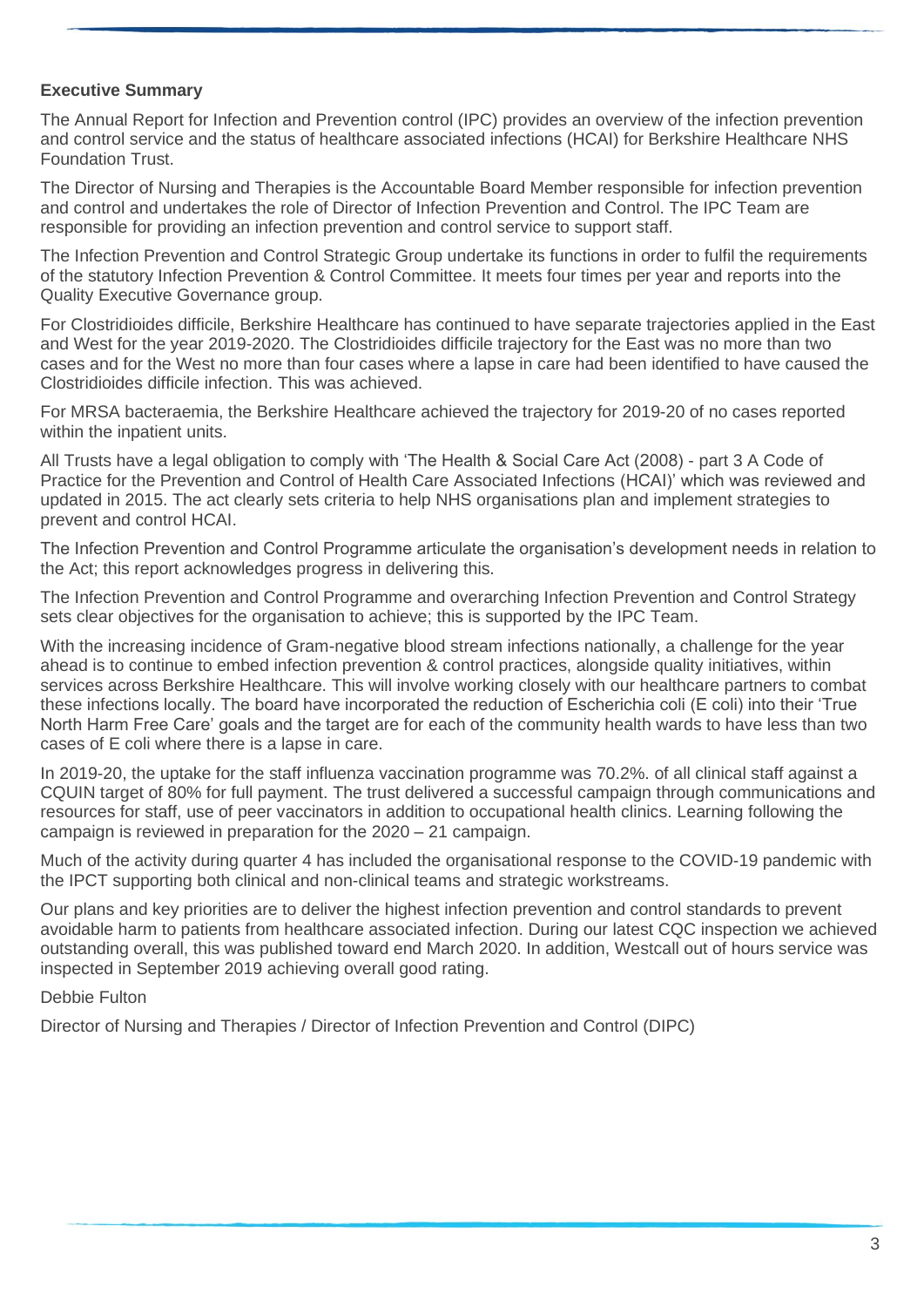### **Introduction**

This has been another busy year for Berkshire Healthcare, with the greater emphasis on emerging resistant organisms, the increasing incidence of Gram-negative infections nationally and latterly the COVID-19 pandemic. All members of staff have worked hard to deliver IPC requirements, an outstanding CQC rating plus ensuring patient safety and a positive patient experience. They have also worked to ensure staff safety; this has included the offer of influenza vaccination for all staff and advice on appropriate personal protection as Berkshire Healthcare and its staff prepared for and started to provide care to patients affected by COVID-19.

Berkshire Healthcare has continued to incorporate antimicrobial stewardship into its work plans in order to address the increasing emergence of resistant organisms. This work has been built upon and developed further this year in order to start to address the burden of these organisms both locally and nationally. This has included Berkshire Healthcare working collaboratively with Frimley Health Sustainability and Transformation Partnership (STP) and the Berkshire West Integrated Care System (ICS) in order to deliver a health-economy wide reduction in the incidence of Gram-negative bacteraemia infection.

In addition, the Health and Social Care Act 2008 sets a duty to ensure that systems to prevent healthcare associated infections and compliance with policies are embedded in practice and a corporate responsibility. Berkshire Healthcare is responsible for the prevention and control of infection within all its services in order to minimise the risk of healthcare associated infections to patients, staff and visitors.

This report highlights the achievements, the work undertaken, and the progress made in 2019-20 by Berkshire Healthcare in relation to infection prevention and control. The infection prevention and control programme for 2020-21 outlines the priorities and objectives for the coming year. These will be kept under constant review as the on-going COVID-19 pandemic continues to evolve.

### **Infection Prevention and Control Arrangements and Budget Allocation**

Berkshire Health Care serves a population of approximately 900,000 (2015) people which is anticipated to rise to nearer 1,247,000 people by the end of 2020. Berkshire Healthcare provides a range of community and mental health services across the whole of Berkshire as well as inpatient beds on the Upton, St Mark's, Wokingham, Prospect Park and West Berkshire Community Hospital sites.

The team currently consists of:

| Diana Thackray                                  | 1 WTE   | <b>Head of Infection Prevention &amp; Control</b> |
|-------------------------------------------------|---------|---------------------------------------------------|
| Smitha Anil                                     | 1 WTE   | Infection Prevention & Control Specialist Nurse   |
| Vacant (new starter<br>commenced<br>26/05/2020) | 1 WTE   | <b>Infection Prevention &amp; Control Nurse</b>   |
| Vacant (currently<br>being recruited)           | 1 WTF   | <b>Infection Prevention &amp; Control Nurse</b>   |
| <b>Ruksana Coser</b>                            | 0.6 WTE | Infection Prevention & Control Administrator      |

Support is also provided by a Consultant Microbiologists providing day to day clinical advice in relation to results and a Consultant Microbiologist based at Frimley Health providing strategic support, through attendance at the IPCSG and antimicrobial stewardship group meetings, ad-hoc clinical advice and signingoff relevant PGDs. A Microbiology contract variation has been agreed and signed by Berkshire and Surrey Pathology Services (BSPS) and Berkshire Healthcare NHS Foundation Trust. Agreed Standard Operating Procedures have been disseminated to Clinical Teams. Contractual meetings with the laboratory leads continue quarterly.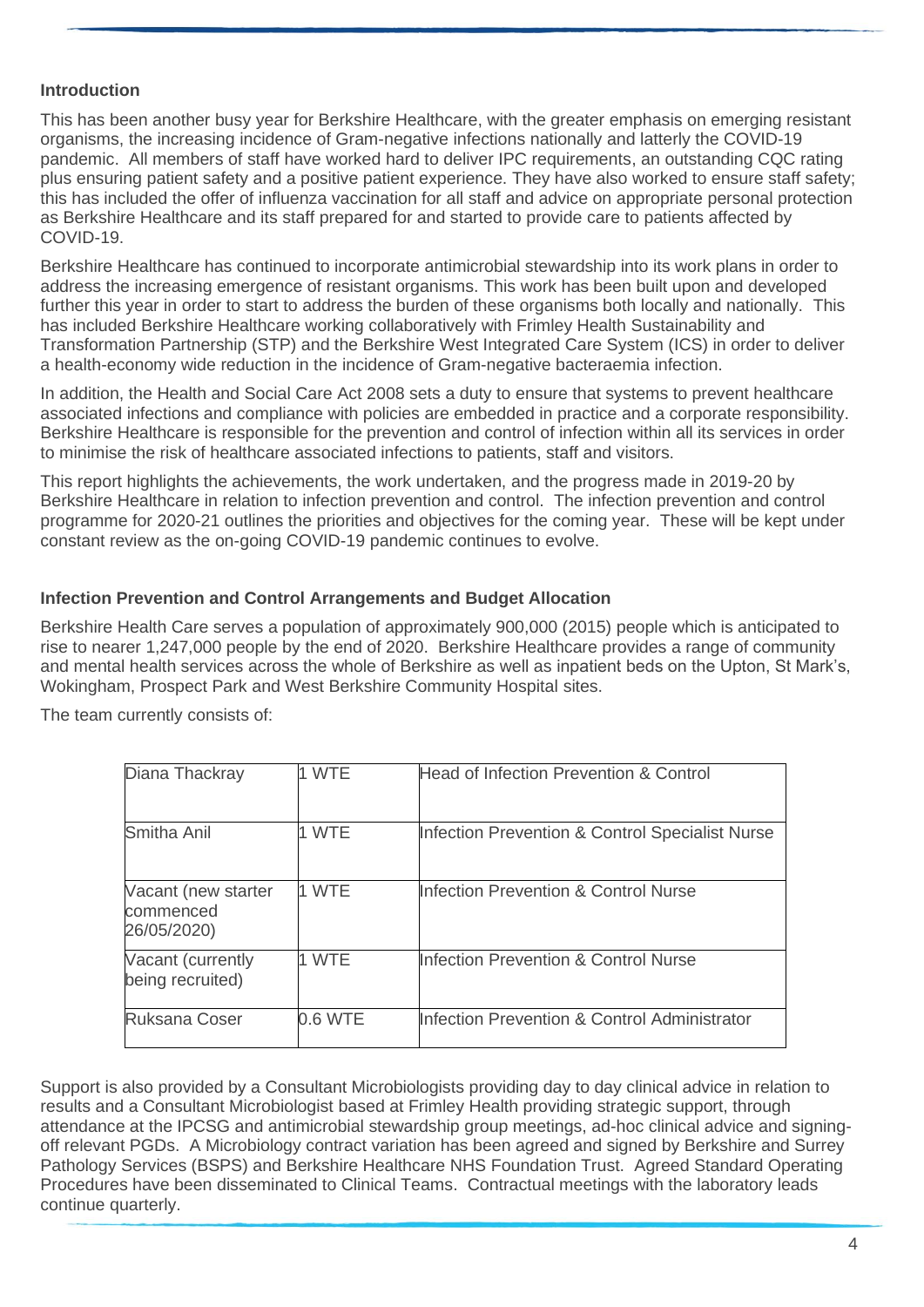The role of Director of Infection Prevention & Control (DIPC) is undertaken by the Director of Nursing & Therapies who has board level responsibility for infection prevention & control.

### **Risk Management/Clinical Governance**

The infection prevention and control governance arrangements are available on Team- net [http://teamnet.berkshire.nhs.uk/clinical/infectprevcont/Pages/home.aspx.](http://teamnet.berkshire.nhs.uk/clinical/infectprevcont/Pages/home.aspx) These arrangements are essential in working to resolve issues identified and ensure compliance with the Health & Social Care Act (2008) and other risk management legislation.

### **The Health & Social Care Act 2008/Care Quality Commission Compliance**

Berkshire Healthcare has continued to maintain unconditional registration with the Care Quality Commission for infection prevention & control and other registration requirements across the organisation. The trust was revisited by the Care Quality Commission in quarter 3 of 2019-20 and was given an overall rating of Outstanding.

### **Infection Prevention & Control Strategic Group**

This Group has been chaired by the Deputy Director of Nursing, as delegated by the Director of Nursing and Therapies / DIPC and meets quarterly. The aim of the group has been to ensure that robust systems are in place for managing infection prevention and control across Berkshire Healthcare and ensure compliance with the Health and Social Care Act (2008). The Group provides assurance on infection prevention and control, decontamination and other related issues to the Safety, Experience & Clinical Effectiveness Group.

### **Infection Prevention & Control Working Group (IPCWG)**

The group continues to act as the operational forum to facilitate the implementation, maintenance and review of effective systems and behaviours to support the prevention and control of infection and ensure compliance with the Health and Social Care Act 2008. This is achieved through the completion of work programmes and delivery of the Infection Prevention & Control Strategy. The Infection Prevention Control Working Group (IPCWG), reports to the Infection Prevention and Control Strategic Group.

### **Infection Prevention & Control Strategy 2019-2021**

The strategy outlines the vision for infection prevention and control practice and identifies objectives for services that are linked to the Berkshire Healthcare True North goals. The IPCT continue to work with services in implementing the Strategy.

The Strategy document is available at: <http://teamnet.berkshire.nhs.uk/clinical/infectprevcont/Pages/home.aspx>

### **The Infection Prevention and Control Programme**

The majority of the infection prevention and control programme for 2019-20 has made progress, outstanding items are as follows:

- IPC Care Pathways available on RiO this will be progressed in 2020-21
- Review of staff health records by OH in order to provide assurance re: staff immunity status

Appendix 1 describes the Infection Prevention and Control Programme planned for the year 2020-21. Outstanding items from the 2019-20 programme have been included within this and 'due dates' have remained unchanged.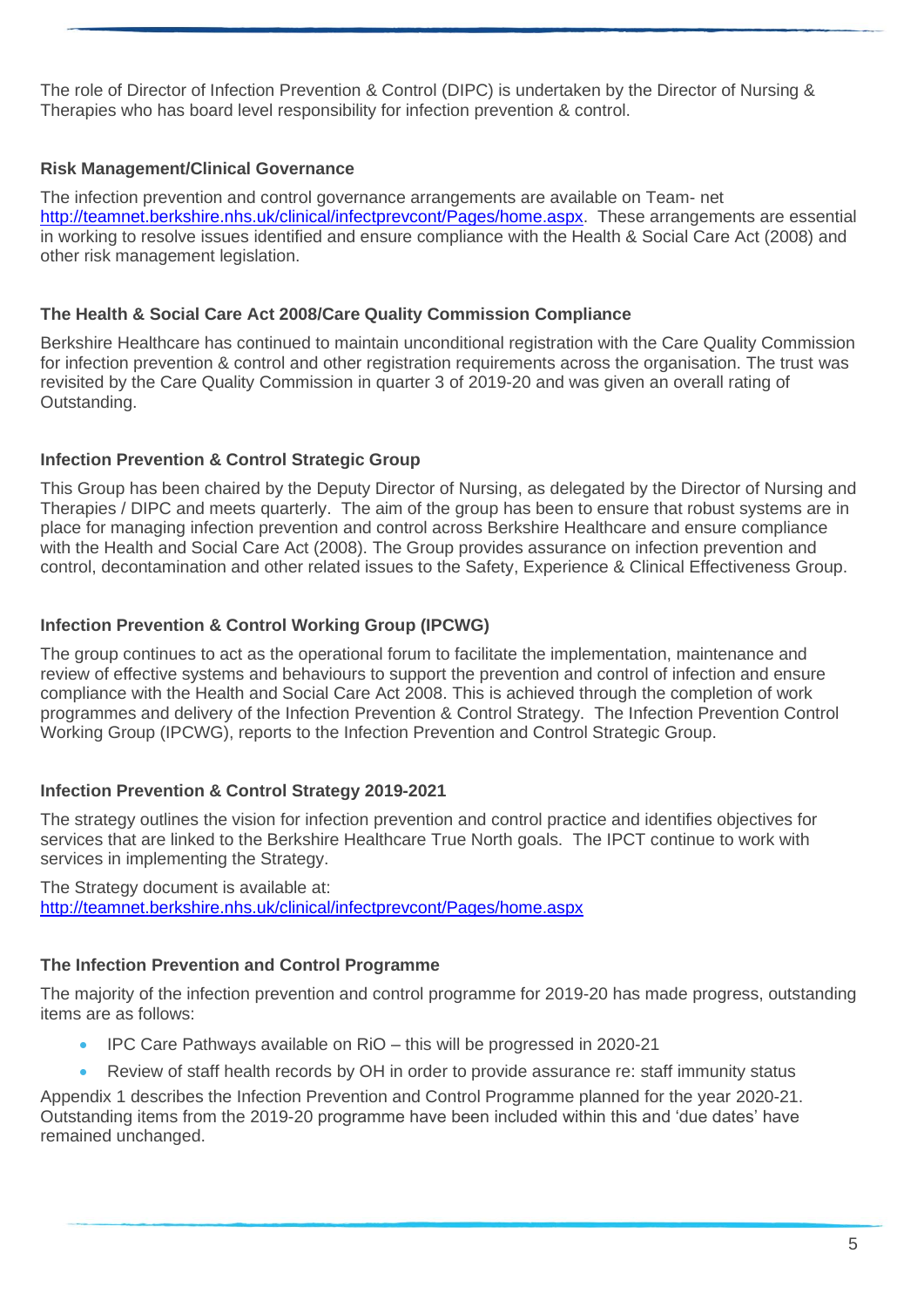### **Surveillance**

There is a national mandatory requirement for trusts to report all cases of Clostridioides difficile infection (CDI), Meticillin Resistant Staphylococcus aureus (MRSA), Meticillin Sensitive Staphylococcus aureus (MSSA), Gram negative (including Escherichia coli, Pseudomonas and Klebsiella species) and Glycopeptide Resistant Enterococci (GRE) bacteraemia to Public Health England. These are reported by Berkshire & Surrey Pathology Services as part of the pathology contract.

In 2017-18 NHS improvement launched resources to support the reduction of Gram-negative blood stream infections by 50% by 2021. This was later revised to achieve a 25% reduction by 2021–2022 with the full 50% by 2023-2024. There is a specific focus on reducing healthcare associated E. coli bloodstream infections because they represent 55% of all Gram-negative BSIs.

Gram negative bacteraemia reduction is included as a key element in Berkshire Healthcare True North harm free care metric for 2019-20.

A healthcare economy approach with the aim to reduce healthcare associated Gram- negative bloodstream (GNB) infections continues with action plans both within Berkshire Healthcare and the wider health economy focussing on:

- Monitoring of Berkshire West and Berkshire East CCG GNB reduction health economy action plans at the Berkshire Healthcare IPCSG and at East and West CCG Health Economy meetings
- Consistent data collection including source of infection to ensure targeted actions
- Review of Public Health England fingertips data at least 6-monthly at Antimicrobial Stewardship meetings. Berkshire Healthcare providing trust data because national data is only provided for acute trusts and CCG's
- Review of membership of GNB groups to ensure senior leader engagement
- Joint GNB reduction promotional campaign

A review of all the action plans is undertaken quarterly at the Berkshire Healthcare Infection Prevention & Control Strategic Group and at East and West CCG Health Economy meetings.

Further information including surveillance data can be found in appendix 2.

### *Clostridioides difficile (formerly Clostridium difficile)*

Since 2014-15, organisations have been required to assess each CDI case to determine whether the case was linked with a lapse in the quality of care provided to patients in order to increase understanding of the quality of the care and highlight areas where care could be improved. The Co-ordinating Commissioner under each commissioning contract considers the results of assessments. Where CDI cases are not linked with identifiable lapses in care, the cases are not considered when contractual sanctions are calculated.

The Trust has continued to have separate trajectories applied in the East and West for *Clostridioides difficile*  for the year 2019-20. The C. difficile trajectory for the East was no more than 2 cases and for the West no more than 4 cases where a lapse in care has been identified to have caused the C. difficile infection. Five cases were identified for the inpatient units in 2019-20 in the West and one case was identified in the East. One of these cases had a lapse in care identified therefore the case was attributed to Berkshire Healthcare. A Post Infection Review (PIR) was undertaken for all cases. A summary of PIRs is included in Appendix 2.

The trajectories for 2020-21 will remain at no more than 2 cases for the East and 4 cases for the West where a lapse in care has been identified. The separate east/west targets will continue due to there being two separate STPs / accountable care systems.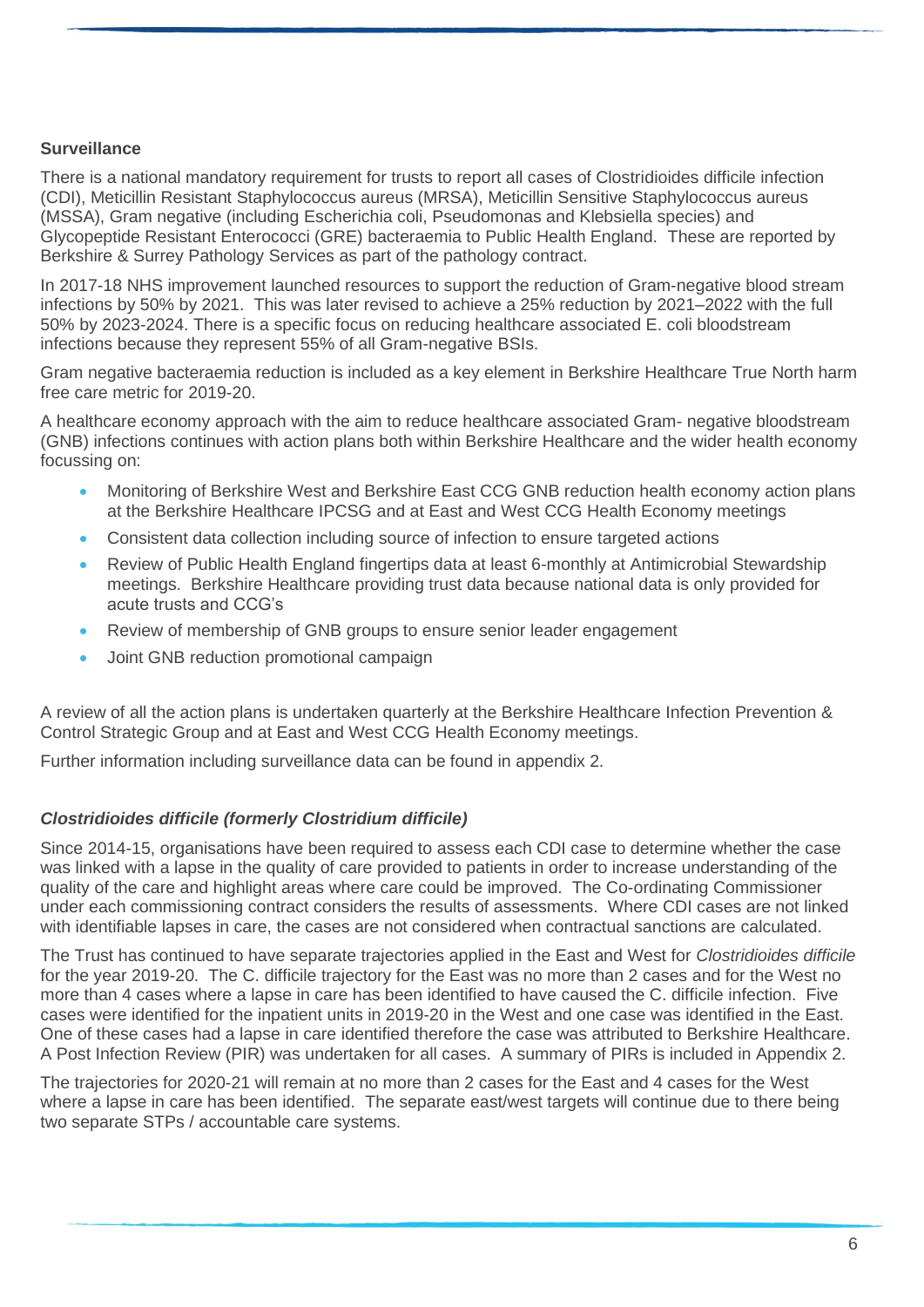### **Meticillin Resistant** *Staphylococcus aureus* **(MRSA)**

Guidance on the reporting and monitoring arrangements and post infection review process for MRSA bloodstream infections was last updated in April 2014. This guidance supports commissioners and providers of care to deliver zero tolerance on MRSA bloodstream infections.

There have been no cases of MRSA in the inpatient units in 2019-20 and no cases in the community where the patient had had recent input from Berkshire Healthcare community services.

The trust target for 2019-20 was no cases of MRSA bacteraemia within the inpatient units, in line with the national target of 'zero tolerance' for MRSA bacteraemia and will remain the same for 2020-21.

MRSA admission screening continued to be monitored by the IPCT across all physical health and older adult mental health inpatient units for the first half of 2019-20. Following a review of the data from the Quarter 2 MRSA screening report, which identified a very low incidence of positive patients, a paper was presented to the IPCSG and agreement made to cease routine MRSA admission screening.

### **Meticillin Sensitive** *Staphylococcus aureus* **(MSSA)**

There have been 2 cases of Meticillin Sensitive S*taphylococcus aureus* (MSSA) bacteraemia identified in 2019-20 for the inpatient units.

### **Gram negative Bacteraemia**

A total of 16 cases of *Escherchia coli*, one case of *Klebsiella pneumoniae* and four cases of *Pseudomonas*  bacteraemia were reported during 2019-20 related to the inpatient units. A post infection review (PIR) was undertaken for all cases. In two cases a lapse in care was identified and shared learning disseminated. A summary is included in Appendix 2.

### **Glycopeptide Resistant Enterococci (GRE)**

There was one case of GRE bacteraemia infections reported for the inpatient units under the mandatory reporting scheme.

#### **Carbapenemase - Producing Organisms (CPO)**

These organisms are typically bacteria that live in the gut of humans and animals and include Enterobacteriaceae, E coli, Enterococci etc. These organisms are common causes of opportunistic urinary tract infections, intra-abdominal and bloodstream infections. Carbapenems are antibiotics normally reserved for serious infections caused by drug-resistant Gram-negative bacteria. Carbapenemases are enzymes that destroy carbapenem antibiotics, conferring resistance. They are created by a small but growing number of organisms. It has been proposed that Carbapenemase resistant organisms are made a notifiable disease, however, to date this has not happened.

There were two patients newly identified with Carbapenamase producing organisms in the inpatient units during 2019-20.

#### **COVID-19 (previously referred to as Novel coronavirus (2019-nCoV) or Wuhan novel coronavirus)**

On 31 December 2019, the World Health Organization (WHO) was informed by the People's Republic of China of cases of pneumonia of unknown microbial aetiology associated with Hubei Province, central China. On 9 January 2020, WHO announced that a novel coronavirus had been detected. On 30 January 2020, the WHO Emergency Committee agreed that the outbreak met the criteria for a Public Health Emergency of International Concern. On 11 March 2020 the WHO declared the COVID-19 outbreak to be a pandemic.

The IPC have had significant involvement in the organisational response to the pandemic including moving the service to 7-day working, supporting clinical and non-clinical teams and strategic workstreams.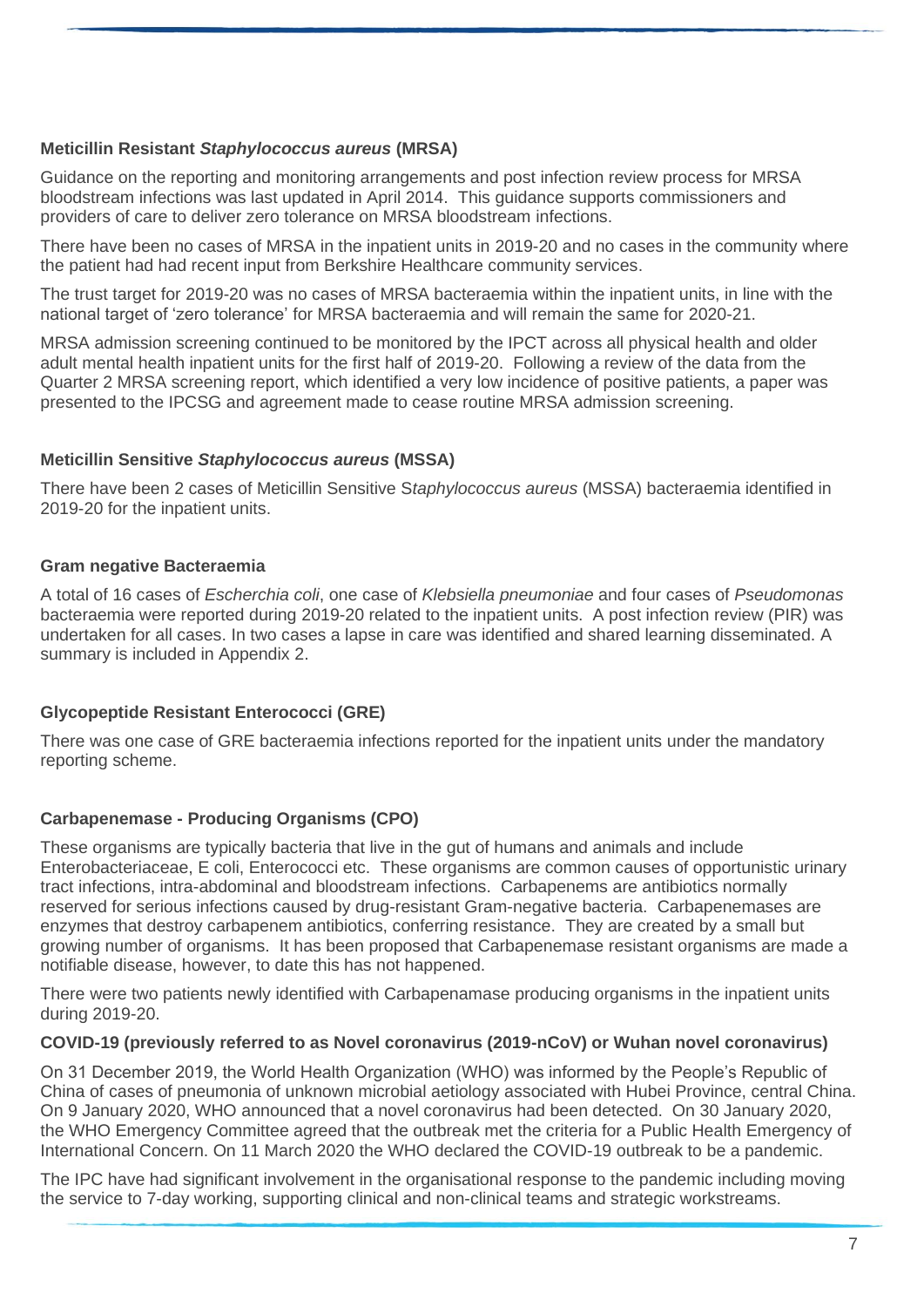Work has included producing and updating guidance and operational procedures as well as providing support to teams, marcomms and EFM services alongside linking with regional and national groups and webinars.

### **Outbreak Reports**

An outbreak is defined as two or more symptomatic cases where an infectious cause is suspected, linked in time and space, without laboratory confirmation.

There were four outbreaks of gastroenteritis reported from inpatient areas within Berkshire Healthcare during 2019-20. The outbreaks were managed and investigated by the IPCT.

There has been one outbreak of influenza B reported from the inpatient units. It was not possible to identify the source of infection; both influenza A & B were known to be circulating in the community at this time with an inevitable impact on institutional settings. In addition, there were sporadic cases of influenza identified on the inpatient units that did not lead to further cases.

The IPCT were also involved in supporting a health economy wide Measles outbreak which impacted on primary care, the acute trust as well as Berkshire Healthcare services.

The IPCT also provided support to PHE following the identification of a cluster of cases of invasive Group A streptococcus associated with a hostel for the homeless. The hostel receives input from Berkshire Healthcare's Homeless Outreach Liaison Team on an on-going basis.

Further details of outbreaks are provided in appendix 2

#### **Incidents**

In addition to the outbreaks of gastroenteritis, alert organism surveillance and associated post infection reviews (PIRs), the team has been involved in managing and/or supporting a range of other infection related incidents associated with patients, the environment and the deteriorating patient. Further details are provided in appendix 3.

#### **Shared Learning**

When a patient develops a significant infection, an investigation is undertaken, and a post infection review report is produced. These documents identify risk factors, likely causes for the infection and other learning which may not be a cause of the infection but have been identified as an area for improvement as part of the investigation process. A quarterly summary of lessons learned, and necessary actions are disseminated across the organisation in order to prevent re-occurrence.

#### **Emergency Planning**

The IPCT have continued to be involved in activities related to emergency planning. These include:

- Involvement in the Thames Valley Local Resilience Forum
- Development and implementation of a 'Fit Testing' programme for FFP3 respirator masks in-line with HSE requirements; this was in place prior to the COVID-19 pandemic but has been enhanced during this period
- Review and updating of the IPC service's Business Continuity Plan
- Preparation and implementation of the pandemic plans as the COVID-19 situation continues to evolve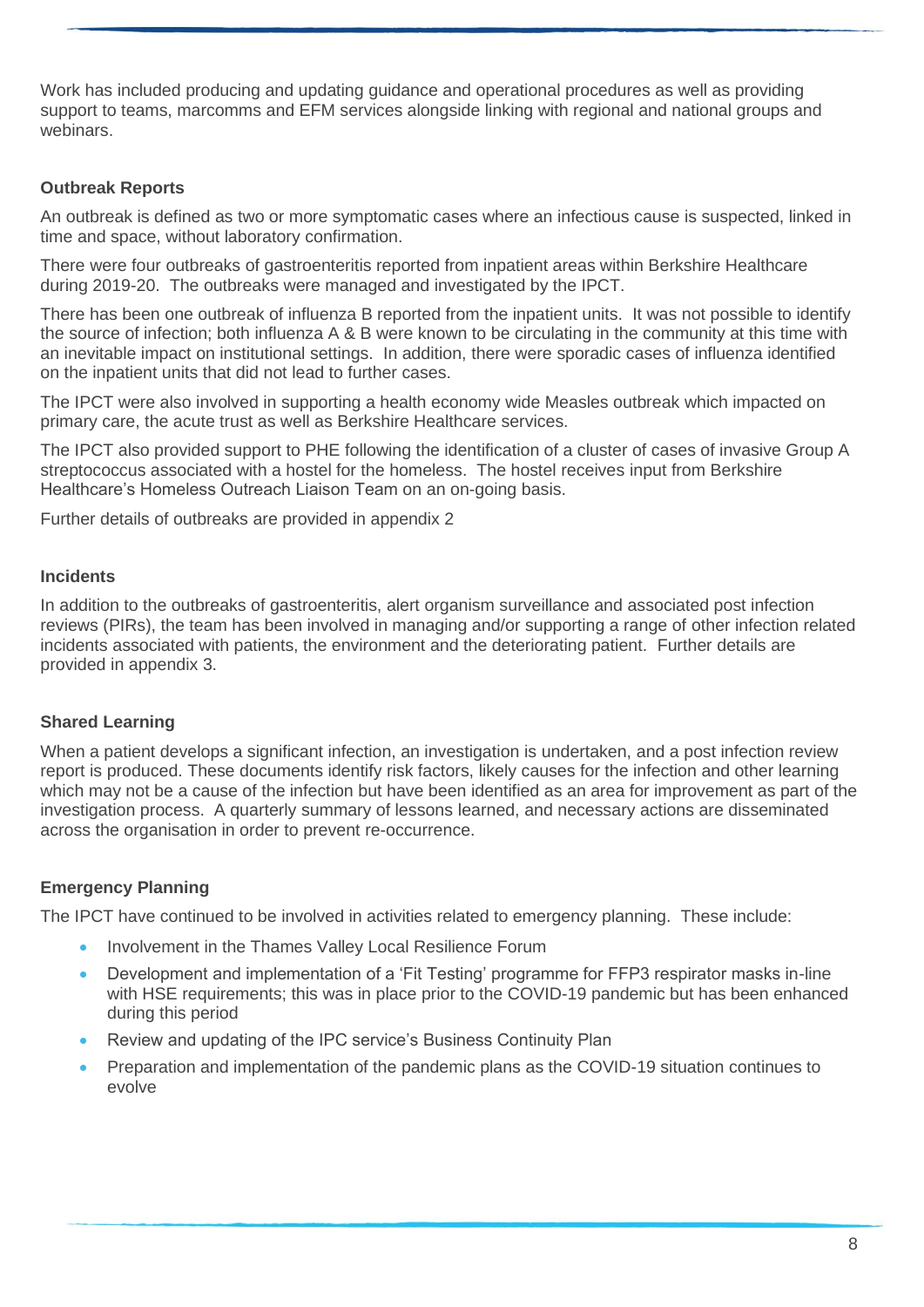### **Staff Influenza Vaccination**

In 2019-20 all NHS trusts received a CQUIN target of 80% for full payment, for vaccination of their clinical staff. The campaign was led this year, by the Deputy Director of Nursing. Delivery of the campaign included peer vaccination, in addition to the Occupational Health clinics and vouchers. The trust achieved 68.6% by 31<sup>st</sup> December 2019 amongst clinical staff. The Trust could include third party clinical staff working within Berkshire Healthcare services e.g. students, local authority, and bank and agency staff, in the final data submission. Consequently, the final figure at 31<sup>st</sup> December 2019 was 70.2%.

The campaign was closed in terms of reporting to IMMFORM at the end of December 2019. The peer vaccination programme was expanded further this year and again proved very successful with 1542 vaccines administered using this approach. Uptake by locality can be seen below:

|                                                                             | East<br><b>CHS</b> | West<br><b>CHS</b>                               | East<br>$\overline{1}$ | MH West | Corporate | <b>Inpatients</b> | n<br>$\omega$<br>163<br>$\overline{a}$<br>ഗ | CYPE                                     |
|-----------------------------------------------------------------------------|--------------------|--------------------------------------------------|------------------------|---------|-----------|-------------------|---------------------------------------------|------------------------------------------|
| <b>Clinical Percentage</b> 59.10% 61.70% 63.30% 63.00% 74.00% 48.10% 68.40% |                    |                                                  |                        |         |           |                   |                                             | 63.00%                                   |
| <b>Non-Clinical</b><br><b>Percentage</b>                                    | 57.4%              | 62.40%                                           |                        |         |           |                   |                                             | 49.0% 60.50% 51.50% 66.60% 0.00% 60.70%% |
| <b>Overall Actual</b><br><b>Percentage</b>                                  |                    | 58.80% 61.80% 59.50% 62.60% 56.20% 49.60% 67.90% |                        |         |           |                   |                                             | 62.60%                                   |

### **Hand Hygiene**

Hand Hygiene is monitored through the monthly Hand Hygiene Observations for all inpatient units and quarterly in other departments. Non-compliance is dealt with locally at time of data collection through the production of action plans and on-going observational monitoring. Data is included in the monthly reports and discussed / reviewed at Locality Patent Safety and Quality Meetings, the Infection Prevention & Control Working Group and the Infection Prevention & Control Strategic Group.

## **Monitoring Activity**

The 2019-20 monitoring programme was implemented as planned. The programme for 2020-21 can be found in appendix 1.

The following monitoring was undertaken in 2019-20:

- Dental Services BBV exposure & waste
- Urinary catheter point prevalence survey Inpatient Units & Community Services
- Enteral feeding Children's community
- Management of sharps all services via Datix reporting
- Hand hygiene observations monthly for inpatient units and quarterly for other services
- Linen handling & disposal Inpatient Units
- Standard precautions Inpatient Units
- Patient equipment Sexual Health
- IV therapy Community Nursing
- Inter-healthcare Transfer Forms inpatient units
- Static mattresses & cushions Inpatient Units
- Isolation facilities Inpatient Units
- MRSA admission screening Inpatient Units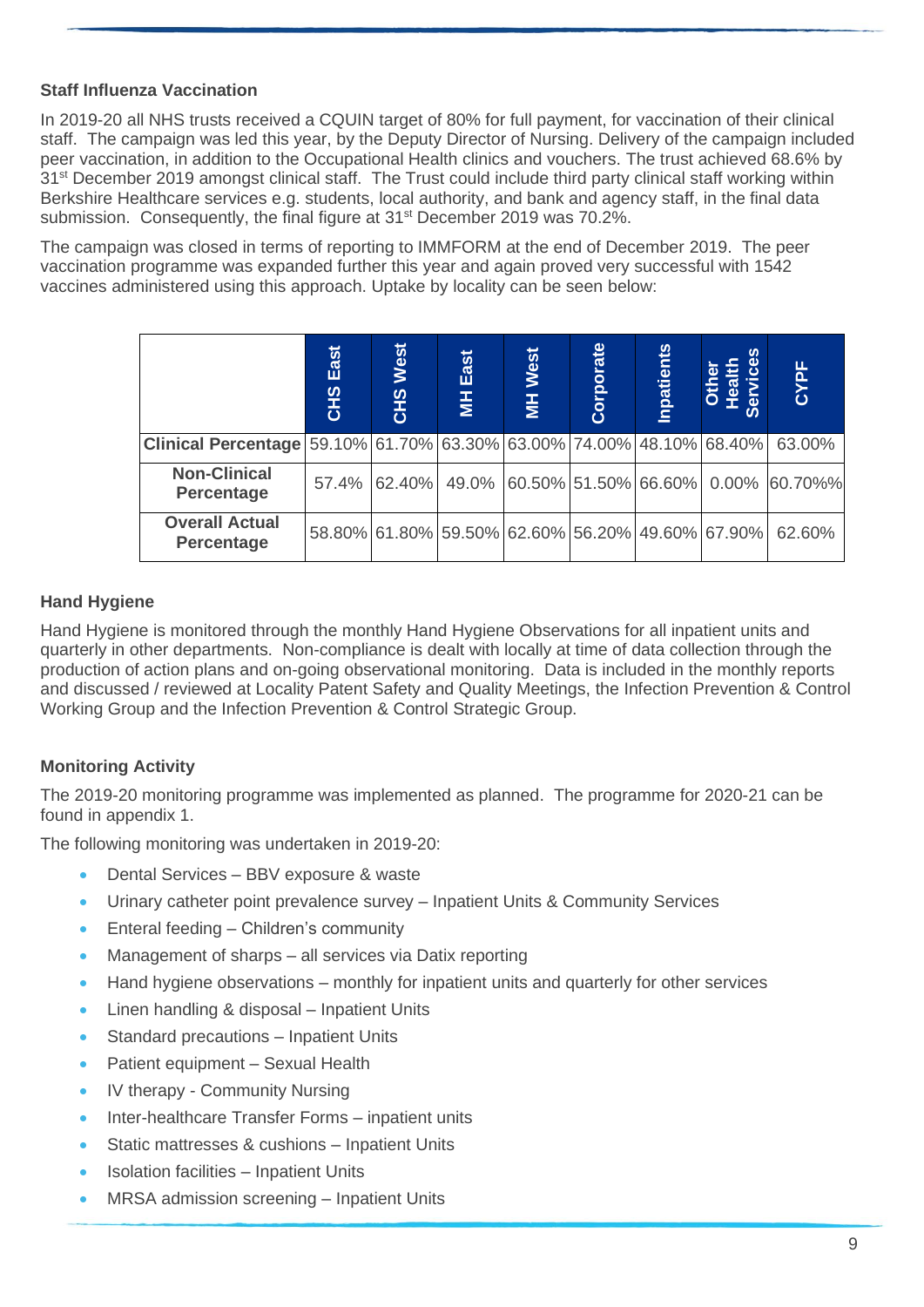Non-compliance is dealt with locally at time of data collection through the production of action plans which are monitored at local level. Services are requested to confirm to the IPCT that they are taking any actions identified forward. If confirmation is not provided within a specified time frame, this is escalated to the Locality Clinical Directors. Reports are discussed / reviewed at Locality Patient Safety and Quality Meetings, the Infection Prevention & Control Working Group and the Infection Prevention & Control Strategic Group. Further details are available on request to the IPCT.

Following a review of the data from the Quarter 2 MRSA screening report a paper was presented to the IPCSG and agreement made to cease routine MRSA admission screening. MRSA screening going forward should be undertaken based on clinical need.

The urinary catheter point prevalence survey planned for quarter 4 was not undertaken due to the demand on the IPCT and clinical services created by the COVID-19 pandemic.

In addition to the monitoring work described above the team aim to visit the inpatient units monthly to spot check against key issues such as cleanliness and compliance with infection prevention and control practices. Due to the COVID-19 requirement for minimising contact and maintaining social distancing this was suspended in March 2020.

### **Educational Activities**

Infection prevention and control mandatory training requirements are outlined within the statutory, mandatory and essential training framework. Infection prevention and control training is included within the Berkshire Healthcare induction and general mandatory update programmes, including the SMART week for Mental Health Inpatient Units. Update sessions are provided by the team across all main sites as per a prearranged programme. Bespoke/department training sessions have also been arranged with the team. In addition to 'face to face' training e-learning is also available. This year a decision was made to move from the Skills for Health training provider to the Health Education England product for infection control e-learning as this training is less acute focused and therefore more suited to the needs of Berkshire Healthcare.

#### **End of year training figures:**

At the end of March 2020, the organisation compliance with infection control mandatory training stood at 91% against a target of 85%.

Infection, prevention and control training continues to be monitored at board level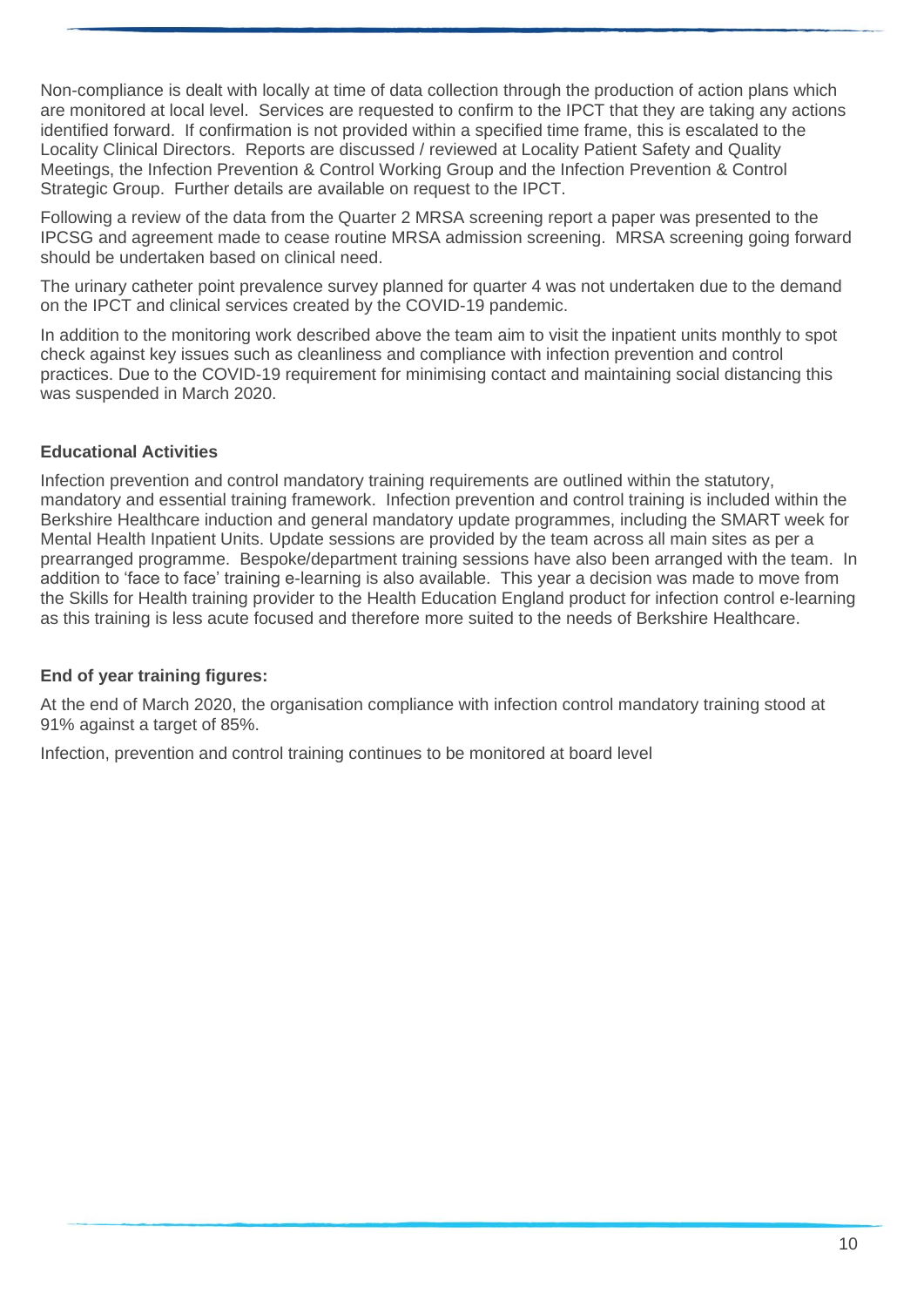

### **Overall Trust Infection Prevention & Control Training Compliance at 31st March 2020**

### **IPC Link Practitioner Programme**

The IPC Link Practitioner Group has continued, and members are provided with an education programme by the Infection Prevention and Control Team. The study day provided in October 2019 focused on "Safety Through Collaboration & Commitment". The programme included: IPC is everybody's business, HCAI a local and national picture, Influenza outbreak management, antimicrobial stewardship and the 5-year plan, IPC in practice including a mental health and community focus and minimising the risk of transmission in the built environment. The day was extended to all Berkshire Healthcare staff. The day evaluated well and was attended by 56 staff.

The IPCT also provided the IPC Link Practitioners with a Newsletter that was circulated in December 2019.

#### **Antimicrobial Stewardship (AMS)**

The Antimicrobial Stewardship Group (AMSG) is a sub-committee of the Drug & Therapeutics Committee and is responsible for delivering the Berkshire Healthcare AMS agenda. The AMSG meets quarterly and is chaired by the Medical Director for the Out of Hours Service (WestCall).

#### **Infection Prevention and Control Policies**

In January 2019 HM Government published the 20-year vision for tackling anti-microbial resistance (AMR), which is supported by the 5-year antimicrobial action plan. This sets out actions to be addressed nationally.

The document recognises that in England, each organisation writes its own standards, adhering to the Health and Social Care Act (2008); in Scotland and Northern Ireland there is a national IPC manual and standard care bundles to reduce variation in practice. Wales recently adopted the same approach, officially endorsing the Scottish manual. The 5-year antimicrobial action plan outlines the next step to be that England will adopt the Scottish model IPC manual and care standards.

An options paper was developed to consider the best way to implement the adoption of the Scottish model IPC manual and care standards within Berkshire Healthcare. One of 4 options was agreed upon by the IPCWG, IPCSG and Policy Scrutiny Group members. This will be implemented when the affected polices are updated over the next two years.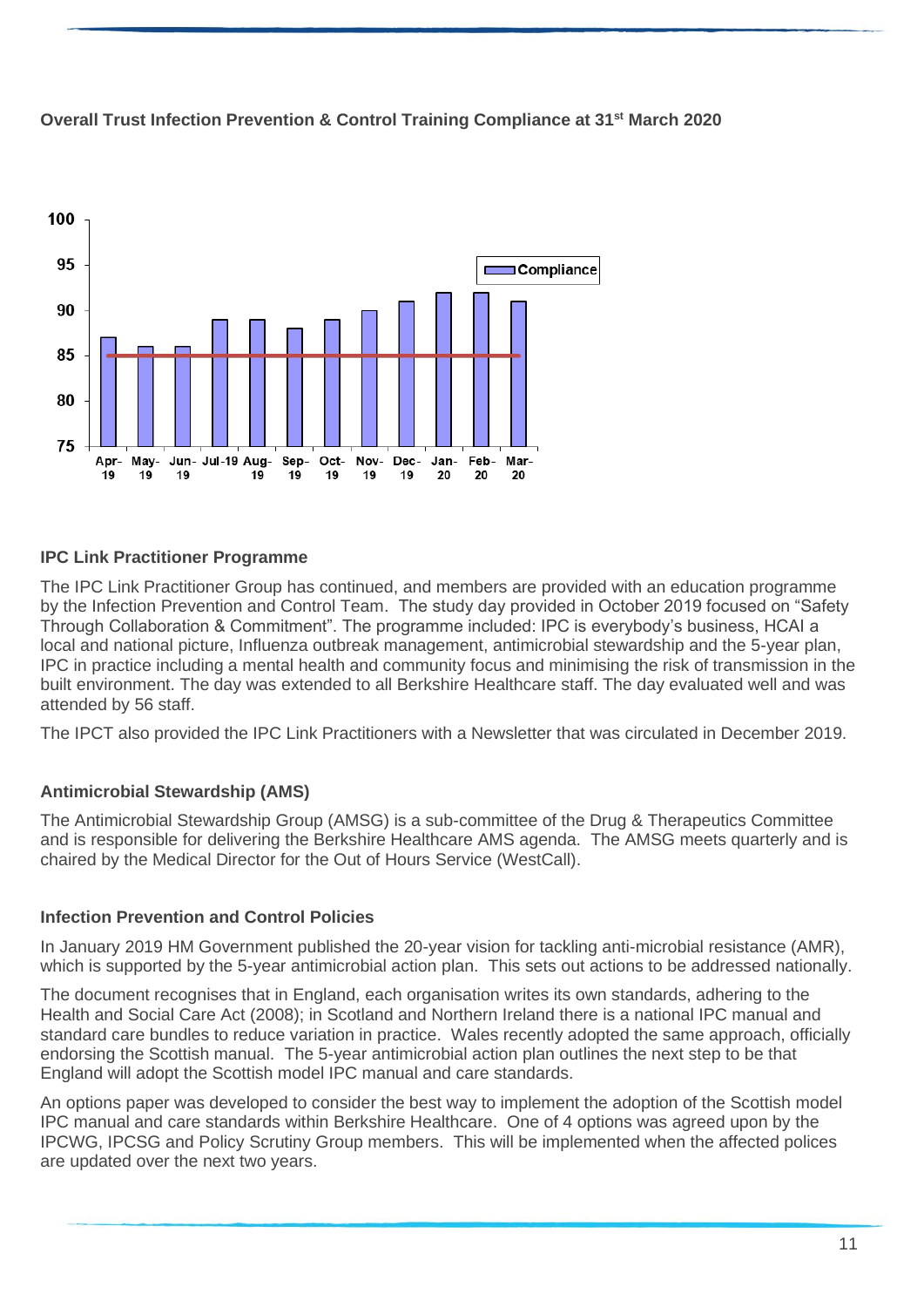In 2019-20 the following policies have been reviewed:

- ICC001 Infection Prevention & Control
- ICC011 Communicable Disease and Outbreak Management
- ICC012 Epidemiological Surveillance
- ICC017 Decontamination of Reusable Medical Devices
- ICC019 Human Transmissible Spongiform Encephalopathies (TSE)s including

Creutzfeldt Jakob Disease (CJD)

- ICC020 Management of Linen and Laundry
- ICC030 Multi-drug Resistant Organisms

ICC007 Single Use Medical Devices has been removed and incorporated into CCR050/HS013 Acquisition and Management of Medical Devices Policy. ICC013 Meticillin Resistant Staphylococcus Aureus (MRSA) Screening Policy is also being removed following the decision to cease routine MRSA admission screening.

The Infection Prevention and Control Team also provide specialist infection control input to other clinical and environmental policies as required.

### **Decontamination**

The contract for processing of podiatry and sexual health instruments with Synergy Health (trading as Steris Instrument Management Services) has been reported as working well over the year.

The dental service continues to undertake decontamination in house. Dental staff continue to ensure safe practice within their clinics through agreed procedures.

The contract for specialist seating in the Wheelchair Service was retendered in 2019. This required IPC input due to the need to decontaminate items prior to reuse. The contract was re-awarded to the current supplier, Millbrook in February 2020.

## **Service Level Agreements (SLA)**

The Service Level Agreement with Frimley Health for the provision of professional advice and direction by the Consultant microbiologist continues to be included in the overarching pathology contract to cover the main functions required by Berkshire Healthcare. These functions include, but are not limited to, infection control doctor support, and support for antimicrobial stewardship.

The SLA with Sue Ryder has continued relating to the Duchess of Kent Hospice.

### **Committee/Group Membership**

Infection Prevention & Control Strategic Group Infection Prevention & Control Working Group Operational Facilities Review Group (Non PFI sites) ISS Liaison Meetings, Prospect Park Site PLACE Meetings (WBCH site) Infection Prevention & Control Link Practitioner Group Policy Scrutiny Group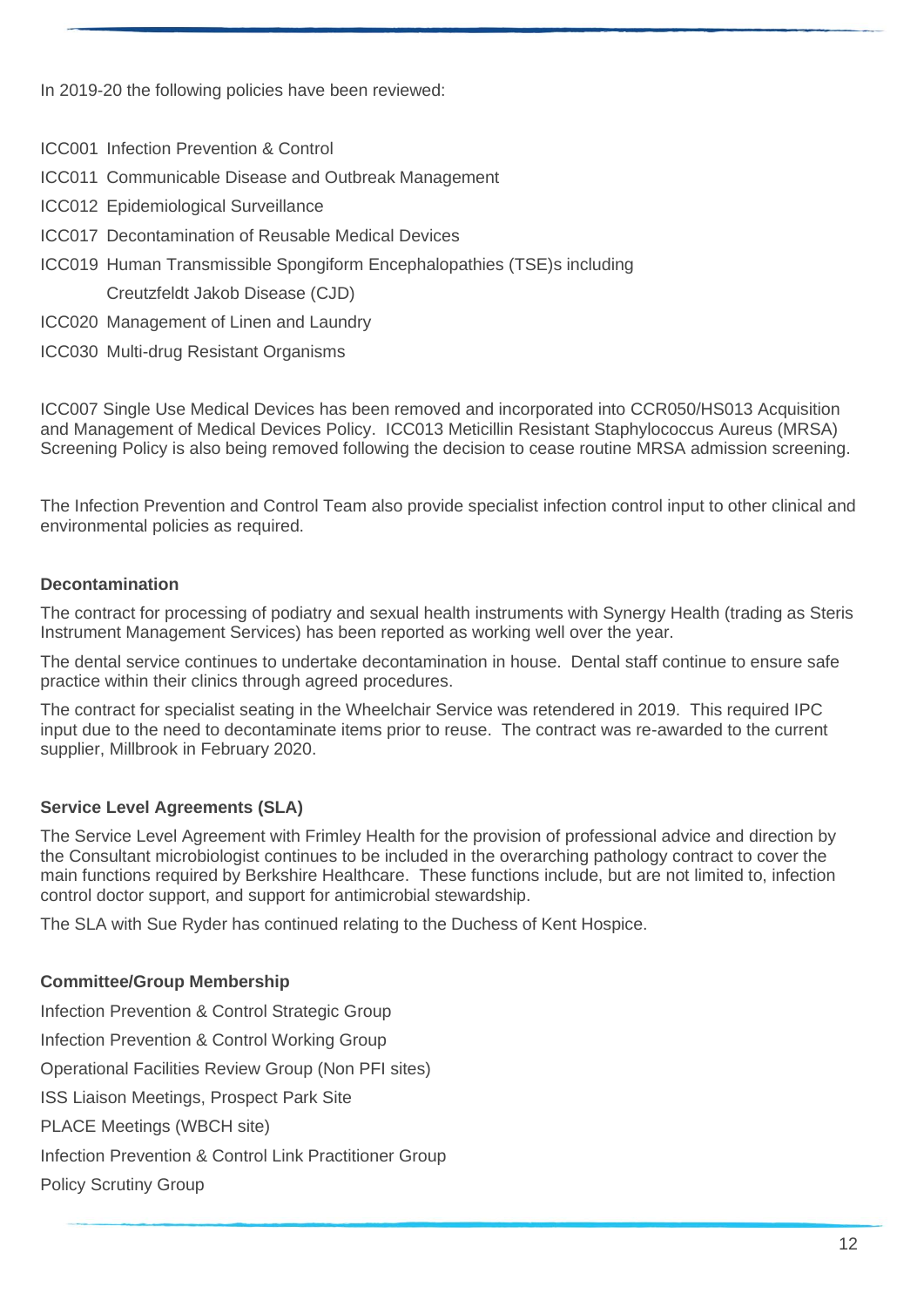Waste Working Group Water Safety Group Berkshire Healthcare Health & Safety Group Thames Valley Infection Prevention Group Prospect Park Health & Safety Group Berkshire West Health Economy HCAI meeting Berkshire Healthcare Antimicrobial Stewardship Group Frimley Health & Social Care System Infection Prevention & Control Group Reduction of Gram-Negative Bacteraemia (Berkshire East & West CCG's)

### **Other Activities**

The IPCT have also been involved in:

- Providing advice on building projects and reconfiguration of services
- Development of the new trust intranet, Nexus. This was due to be launched in late 2019-20 but has been delayed.
- Income generation IPCT undertook some external training which provided a small income.
- System meetings to support the COVID-19 pandemic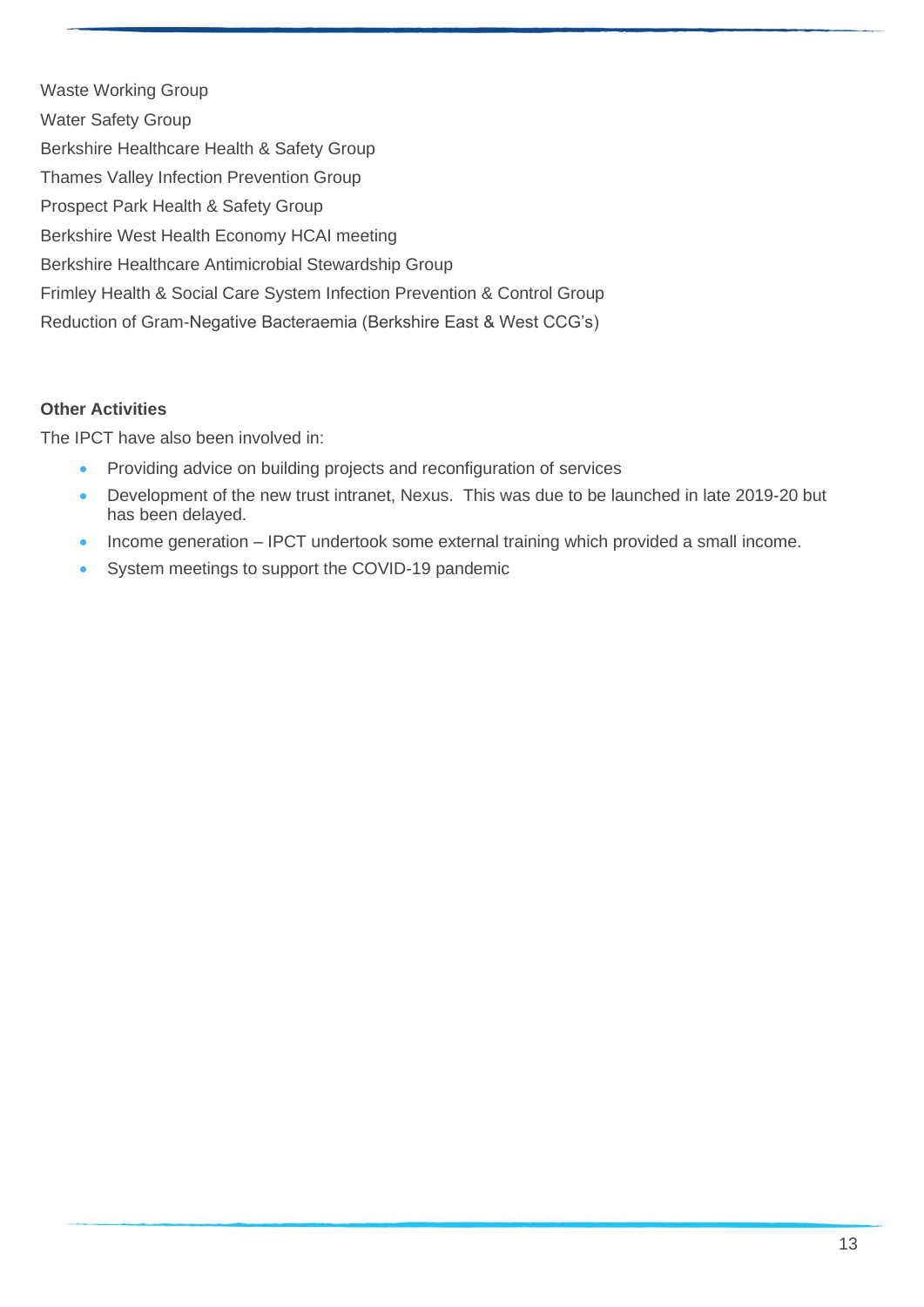# **Appendix 1 Infection Prevention and Control Annual Programme 2020-21**

| criteria | What a service provider will need to<br>demonstrate                                                                           | <b>Action required</b>                                                                                                      | <b>Responsibility</b>                 | <b>Progress</b> | <b>Deadline for</b><br>completion                                    |
|----------|-------------------------------------------------------------------------------------------------------------------------------|-----------------------------------------------------------------------------------------------------------------------------|---------------------------------------|-----------------|----------------------------------------------------------------------|
| 1        | Systems to manage and monitor the<br>prevention and control of infection.<br>These systems use risk assessments               | Designation of an individual to be the lead<br>for infection prevention and control<br>(DIPC) and antimicrobial stewardship | <b>CEO</b>                            | In place        | April 2015<br>and on-going                                           |
|          | and consider how susceptible<br>service users are and any risks that<br>their environment and other users<br>may pose to them | Development of Annual IPC and<br>monitoring programmes that are<br>approved by the Trust Board                              | <b>DIPC</b>                           |                 | April 2020                                                           |
|          |                                                                                                                               | Review of all existing policies and<br>production of new policies as required<br>ensuring in date. (see criterion 9)        | <b>HIPC</b>                           | Policy schedule | $\overline{\ln}$ line with<br>policy<br>programme                    |
|          |                                                                                                                               |                                                                                                                             |                                       |                 | Mar 2021                                                             |
|          |                                                                                                                               | Compliance with policies to be monitored<br>through the infection prevention and<br>control monitoring programme.           | <b>HIPC</b>                           | In place        | Mar 2021 with<br>progress<br>quarterly<br>monthly at<br><b>IPCSG</b> |
|          |                                                                                                                               | Designation of a lead for cleaning and<br>decontamination                                                                   | <b>CEO</b>                            |                 | April 2015<br>and on-going                                           |
|          |                                                                                                                               | A water safety group and a water safety<br>plan are in place                                                                | <b>DIPC/Estates</b><br>and facilities |                 | April 2016<br>and on-going                                           |
|          |                                                                                                                               | Production of a DIPC Infection control<br>annual report for the Board which is<br>released publicly.                        | <b>DIPC</b>                           |                 | <b>July 2020</b>                                                     |
|          |                                                                                                                               | Quarterly IPC reports presented to the                                                                                      | <b>Deputy Director</b>                | Quarterly       | Jun 2020                                                             |
|          |                                                                                                                               | <b>Board</b>                                                                                                                | of Nursing                            |                 | Sep 2020                                                             |
|          |                                                                                                                               |                                                                                                                             |                                       |                 | Dec 2020                                                             |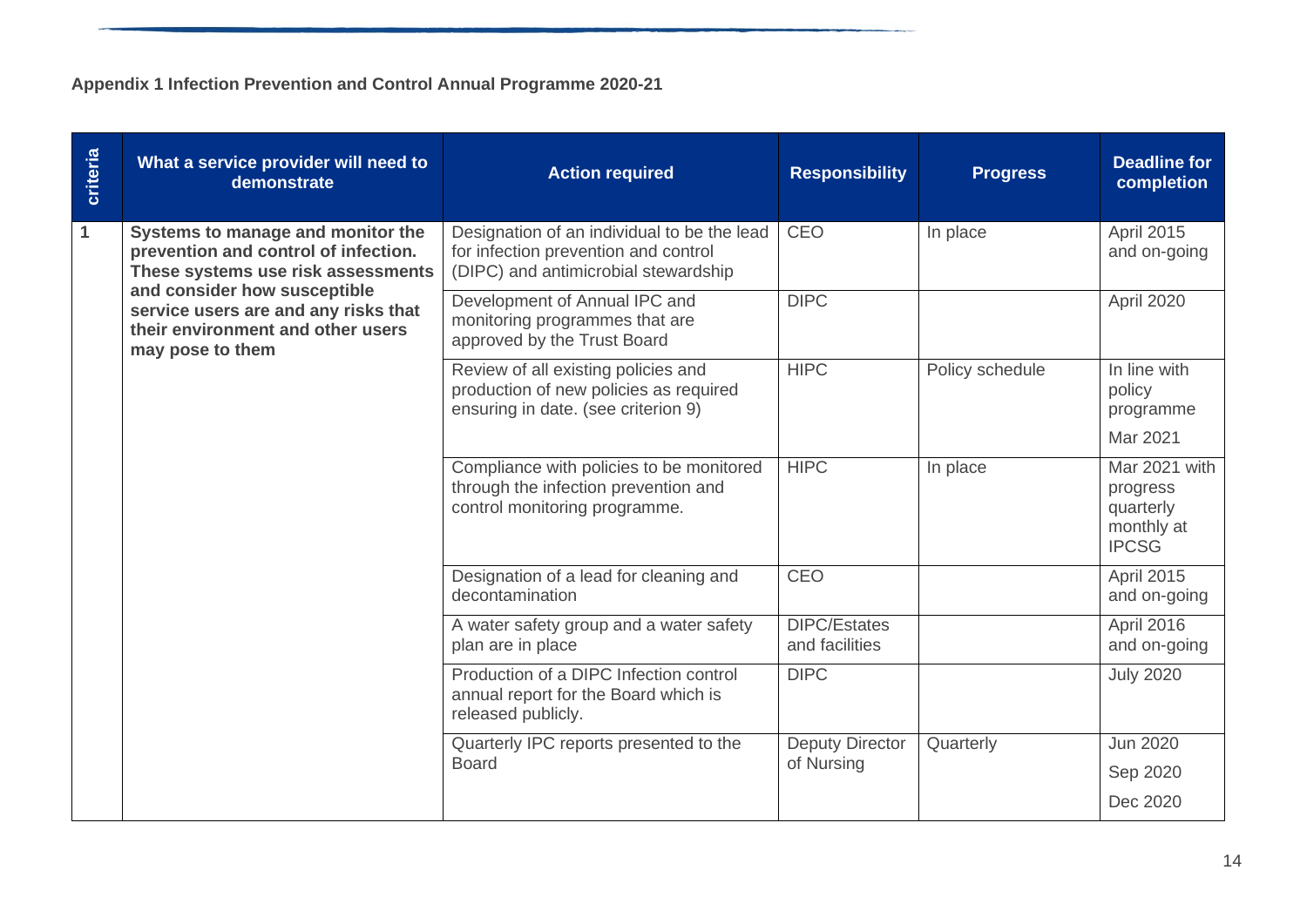| <b>Criteria</b> | What a service provider will need to<br>demonstrate | <b>Action required</b>                                                                                                                      | <b>Responsibility</b>                         | <b>Progress</b>                       | <b>Deadline for</b><br>completion |
|-----------------|-----------------------------------------------------|---------------------------------------------------------------------------------------------------------------------------------------------|-----------------------------------------------|---------------------------------------|-----------------------------------|
|                 |                                                     |                                                                                                                                             |                                               |                                       | Mar 2021                          |
|                 |                                                     | Production of monthly reports                                                                                                               | <b>HIPC</b>                                   | Reporting schedule<br>in place        | Monthly                           |
|                 |                                                     | Temporary and contract staff have<br>infection control included in local<br>induction or commencing first/single shift<br>within the trust. | <b>All Services</b>                           |                                       | Apr 15 and<br>on-going            |
|                 |                                                     | IPC is included in the job description of<br>Matrons and those with Matron like role<br>as specified in the Act                             | Director of<br>People                         |                                       | March 2021                        |
|                 |                                                     | Monitoring of external contracts for linen,<br>decontamination                                                                              | Director of<br>Estates &<br><b>Facilities</b> |                                       | March 2021                        |
|                 |                                                     | Production of surveillance data to be                                                                                                       | <b>HIPC</b>                                   | Reporting schedule                    | <b>Jun 2020</b>                   |
|                 |                                                     | presented to the Board                                                                                                                      |                                               | in place                              | Sep 2020                          |
|                 |                                                     |                                                                                                                                             |                                               |                                       | Dec 2020                          |
|                 |                                                     |                                                                                                                                             |                                               |                                       | Mar 2021                          |
|                 |                                                     | Work collaboratively with the CCG's HPE                                                                                                     | <b>HIPC</b>                                   | Attendance at:                        | March 2017                        |
|                 |                                                     | and local healthcare providers including<br>attendance at Local Health Economy                                                              |                                               | <b>BW HCAI meeting</b>                | and On-going                      |
|                 |                                                     | meetings                                                                                                                                    |                                               | East CCG IPC &<br><b>GNB</b> meetings |                                   |
|                 |                                                     | Shared learning from infection control                                                                                                      | <b>HIPC</b>                                   | Reporting schedule                    | <b>July 2020</b>                  |
|                 |                                                     | incidents and root cause analysis to be<br>disseminated to relevant services within                                                         |                                               | in place                              | Oct 2020                          |
|                 |                                                     | <b>Berkshire Healthcare</b>                                                                                                                 |                                               |                                       | <b>Jan 2021</b>                   |
|                 |                                                     |                                                                                                                                             |                                               |                                       | Apr 2021                          |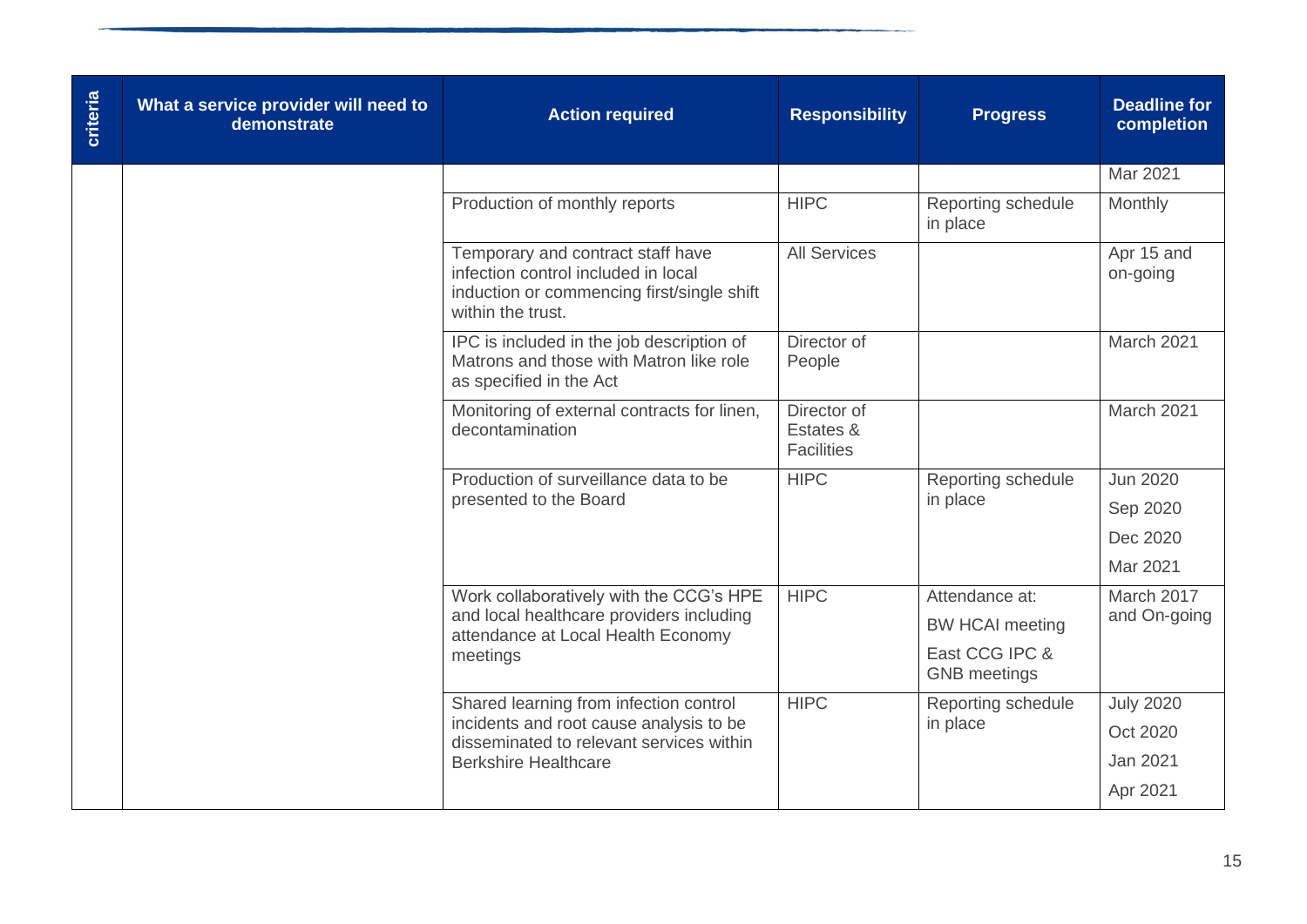| criteria       | What a service provider will need to<br>demonstrate                                                     | <b>Action required</b>                                                                                                                                                                                                                                            | <b>Responsibility</b>                         | <b>Progress</b>                                               | <b>Deadline for</b><br>completion                 |
|----------------|---------------------------------------------------------------------------------------------------------|-------------------------------------------------------------------------------------------------------------------------------------------------------------------------------------------------------------------------------------------------------------------|-----------------------------------------------|---------------------------------------------------------------|---------------------------------------------------|
|                |                                                                                                         | Review of new national initiatives prior to<br>adoption by the trust                                                                                                                                                                                              | <b>HIPC</b>                                   | On-going                                                      | When<br>released                                  |
|                |                                                                                                         | Monitoring of use of sepsis recognition<br>and management tool recognition through<br><b>PIRs</b>                                                                                                                                                                 | HIPC                                          |                                                               | March 2021                                        |
|                |                                                                                                         | Involvement in Public Health Emergency<br>Planning or Response (including<br>Pandemic meetings)                                                                                                                                                                   | <b>HIPC/DIPC</b>                              |                                                               | As need<br>arises                                 |
| $\overline{2}$ | Provide and maintain a clean and<br>appropriate environment in managed<br>premises that facilitates the | <b>IPCT</b> are consulted when external or<br>internal contracts are being prepared.                                                                                                                                                                              | Director of<br>Estates &<br><b>Facilities</b> |                                                               | When<br>contracts<br>arise                        |
|                | prevention and control of infections                                                                    | IPC is considered when expanding<br>clinical services outside the boundaries of<br><b>Berkshire</b>                                                                                                                                                               | Director of<br>Strategy                       |                                                               | March 2021<br>and ongoing                         |
|                |                                                                                                         | IPCT included in plans for service<br>redevelopment/redesign/reconfiguration                                                                                                                                                                                      | Director of<br>Estates &<br><b>Facilities</b> |                                                               | When re-<br>development<br>arises                 |
|                |                                                                                                         | Dental Staff are trained in cleaning and<br>decontamination processes and hold<br>appropriate competences for their role.                                                                                                                                         | Heads of<br>Service                           | Dental staff due 3<br>yearly update of<br>training (May 2021) | May 2021                                          |
|                |                                                                                                         | Decontamination of reusable medical<br>devices takes place in appropriate<br>facilities designed to minimise the risks<br>that are present. Implementation of best<br>practice requirements as set out in HTM<br>01-05 when date for implementation is<br>issued. | Head of<br>Service, Dental                    |                                                               | Mar 2021 or<br>subject to<br>date being<br>issued |
|                |                                                                                                         | IPC monthly spot checks inpatient units                                                                                                                                                                                                                           | <b>IPCT</b>                                   |                                                               | Mar 18 and<br>On-going                            |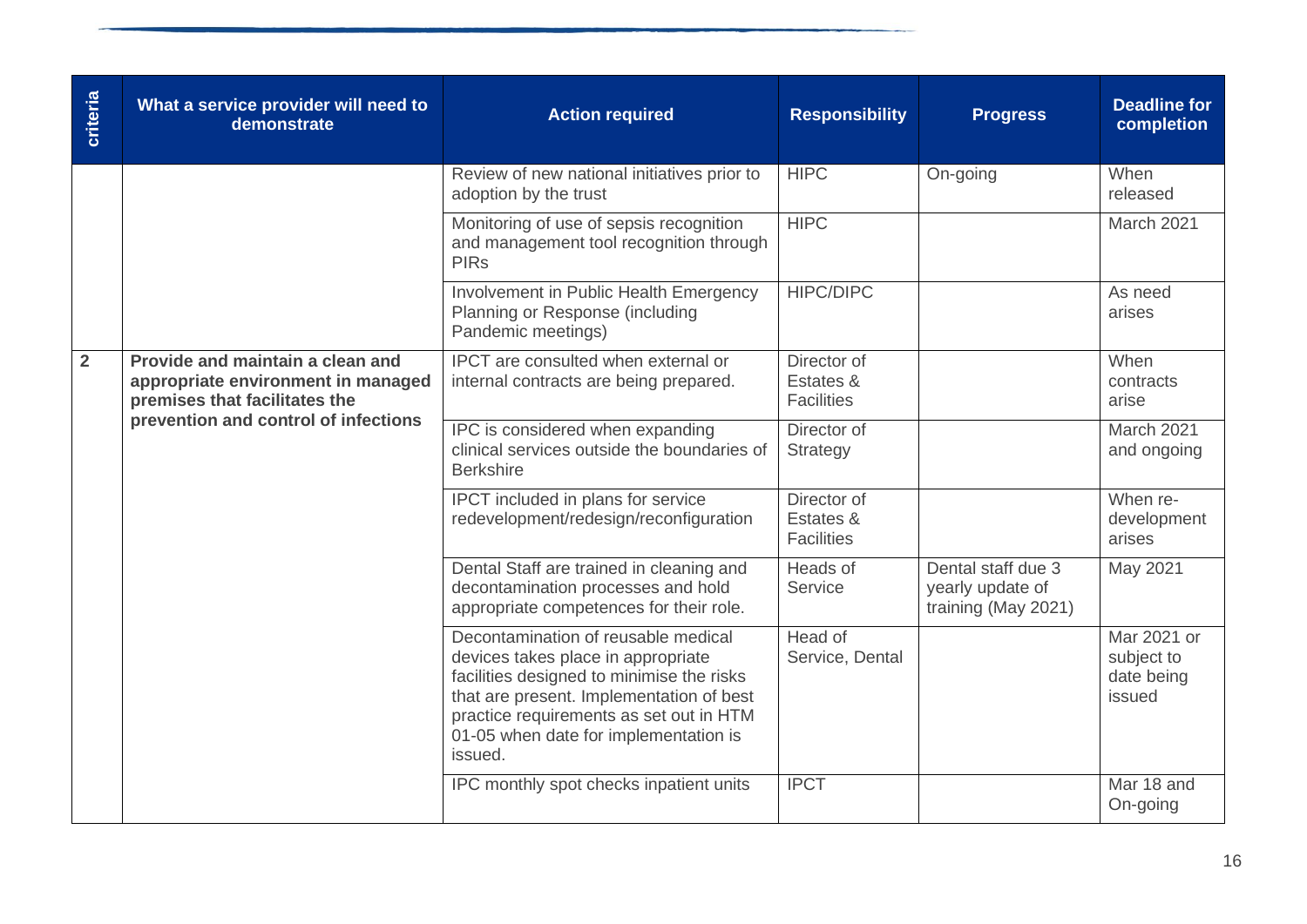| criteria       | What a service provider will need to<br>demonstrate                                                                                                                                                                                    | <b>Action required</b>                                                                                                                                                                                            | <b>Responsibility</b>                            | <b>Progress</b>                                                                                                    | <b>Deadline for</b><br>completion |
|----------------|----------------------------------------------------------------------------------------------------------------------------------------------------------------------------------------------------------------------------------------|-------------------------------------------------------------------------------------------------------------------------------------------------------------------------------------------------------------------|--------------------------------------------------|--------------------------------------------------------------------------------------------------------------------|-----------------------------------|
| $\mathbf{3}$   | Ensure appropriate antimicrobial use<br>to optimise patient outcomes and to<br>reduce the risk of adverse events<br>and antimicrobial resistance                                                                                       | Antimicrobial Stewardship Group<br>programme of work that encompasses<br>the requirements of Criterion 3 of the<br>H&SC Act (2008) in order to demonstrate<br>compliance.<br>The programme to be monitored by the | Chief<br>Pharmacist /<br><b>AMSG</b>             |                                                                                                                    | March 19 and<br>on-going          |
|                |                                                                                                                                                                                                                                        | AMS Group and progress reported to the<br><b>IPCSG</b> quarterly                                                                                                                                                  |                                                  |                                                                                                                    |                                   |
| $\overline{4}$ | Provide suitable accurate<br>information on infections to service<br>users and their visitors and any<br>person concerned with providing<br>further support or nursing/medical<br>care in a timely fashion                             | Maintenance of IPC information available<br>on both the intranet and internet for the<br>general public.                                                                                                          | Head of<br>Communication                         | Review by IPCT &<br><b>Health-watch Leads</b><br>Uploaded to Team-<br>net and public<br>website                    | March 18 and<br>on-going          |
| $\overline{5}$ | <b>Ensure prompt identification of</b><br>people who have or who are at risk<br>of developing an infection so that<br>they receive timely and appropriate<br>treatment to reduce the risk of<br>transmitting infection to other people | Prompt identification of alert organisms<br>via available surveillance systems and<br>liaison with clinical teams.<br>Flagging of Infection risks (when known)<br>on Rio                                          | <b>IPCT</b>                                      | Via ICNet<br>Weekly reports east<br>and west<br>Monthly report east<br>Datix reporting of<br>deteriorating patient | Apr 15 and<br>on-going            |
|                |                                                                                                                                                                                                                                        | IPC Care pathways to be available on<br><b>RiO</b>                                                                                                                                                                | <b>HIPCs &amp; RiO</b><br>transformation<br>Team |                                                                                                                    | Mar 2021                          |
|                |                                                                                                                                                                                                                                        | Review of PIR for mandatory reportable<br>infections process to enhance service<br>engagement                                                                                                                     | <b>HIPC</b>                                      |                                                                                                                    | Mar 2021                          |
|                |                                                                                                                                                                                                                                        | Dissemination and sharing of learning<br>from outbreaks, incidents and<br>investigations                                                                                                                          | <b>Locality Clinical</b><br><b>Directors</b>     |                                                                                                                    | on-going                          |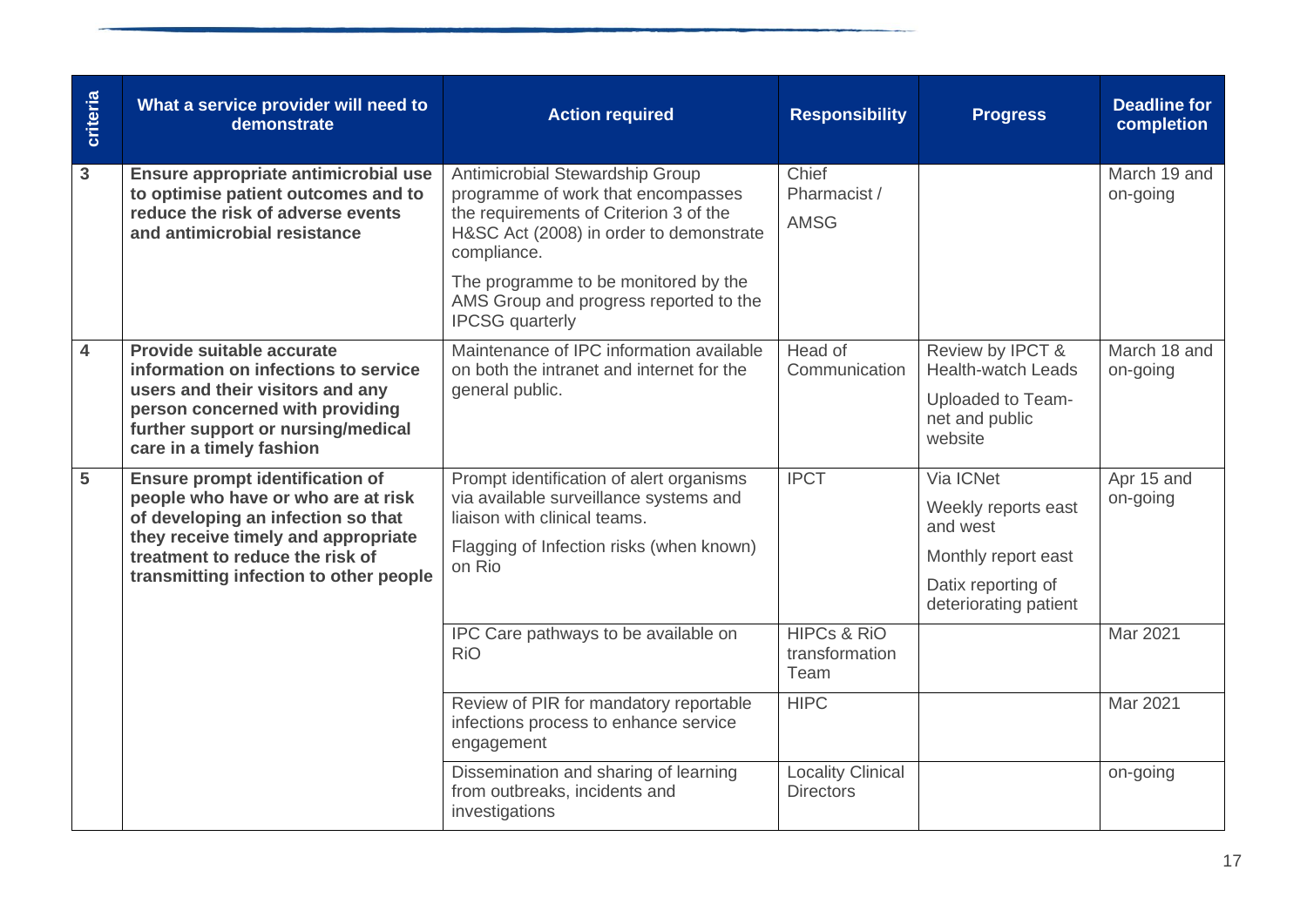| criteria       | What a service provider will need to<br>demonstrate                                                                                                                           | <b>Action required</b>                                                                                                                     | <b>Responsibility</b>   | <b>Progress</b>                                                                              | <b>Deadline for</b><br>completion                                           |
|----------------|-------------------------------------------------------------------------------------------------------------------------------------------------------------------------------|--------------------------------------------------------------------------------------------------------------------------------------------|-------------------------|----------------------------------------------------------------------------------------------|-----------------------------------------------------------------------------|
|                |                                                                                                                                                                               | Delivery of Berkshire Healthcare GNB<br>action plan                                                                                        |                         | Berkshire healthcare<br>GNB reduction plan<br>in place                                       | Mar 2019 and<br>on-going                                                    |
|                |                                                                                                                                                                               | Health economy and organisational<br>collaboration for the prevention of health<br>care associated Gram negative BSIs                      | <b>HIPC</b>             | East & West CCG<br>action plans                                                              | March 2019                                                                  |
|                |                                                                                                                                                                               | UTI diagnosis in patients over 65                                                                                                          | Inpatient units         |                                                                                              | <b>March 2020</b>                                                           |
|                |                                                                                                                                                                               | Diagnosis of UTI based on documented<br>clinical signs of infection                                                                        |                         |                                                                                              | and ongoing                                                                 |
|                |                                                                                                                                                                               | Diagnosis excludes use of dip stick                                                                                                        |                         |                                                                                              |                                                                             |
|                |                                                                                                                                                                               | Antibiotic prescribed as per guidelines                                                                                                    |                         |                                                                                              |                                                                             |
|                |                                                                                                                                                                               | Urine sample sent for MC&S                                                                                                                 |                         |                                                                                              |                                                                             |
| $6\phantom{1}$ | Systems to ensure that all care<br>workers (including contractors and<br>volunteers) are aware of and<br>discharge their responsibilities in the<br>process of preventing and | Development of focussed promotions in<br>order to raise awareness amongst staff                                                            | <b>HIPCs</b>            | Promotion<br>programme in place<br>and aligned to GNB<br><b>Health Economy</b><br>workstream | March 2021                                                                  |
|                | controlling infection                                                                                                                                                         | Audits undertaken as per the IPC<br>monitoring programme and reported to<br>the IPCSG via IPCWG.                                           | <b>HIPC</b>             | On-going                                                                                     | March 2020                                                                  |
|                |                                                                                                                                                                               | Local action plans developed following<br>monitoring, disseminated by ward / team<br>leaders and documented in minutes of<br>team meetings | Ward / dept<br>managers |                                                                                              | Within 1<br>month of<br>receiving the<br>monitoring<br>report /<br>feedback |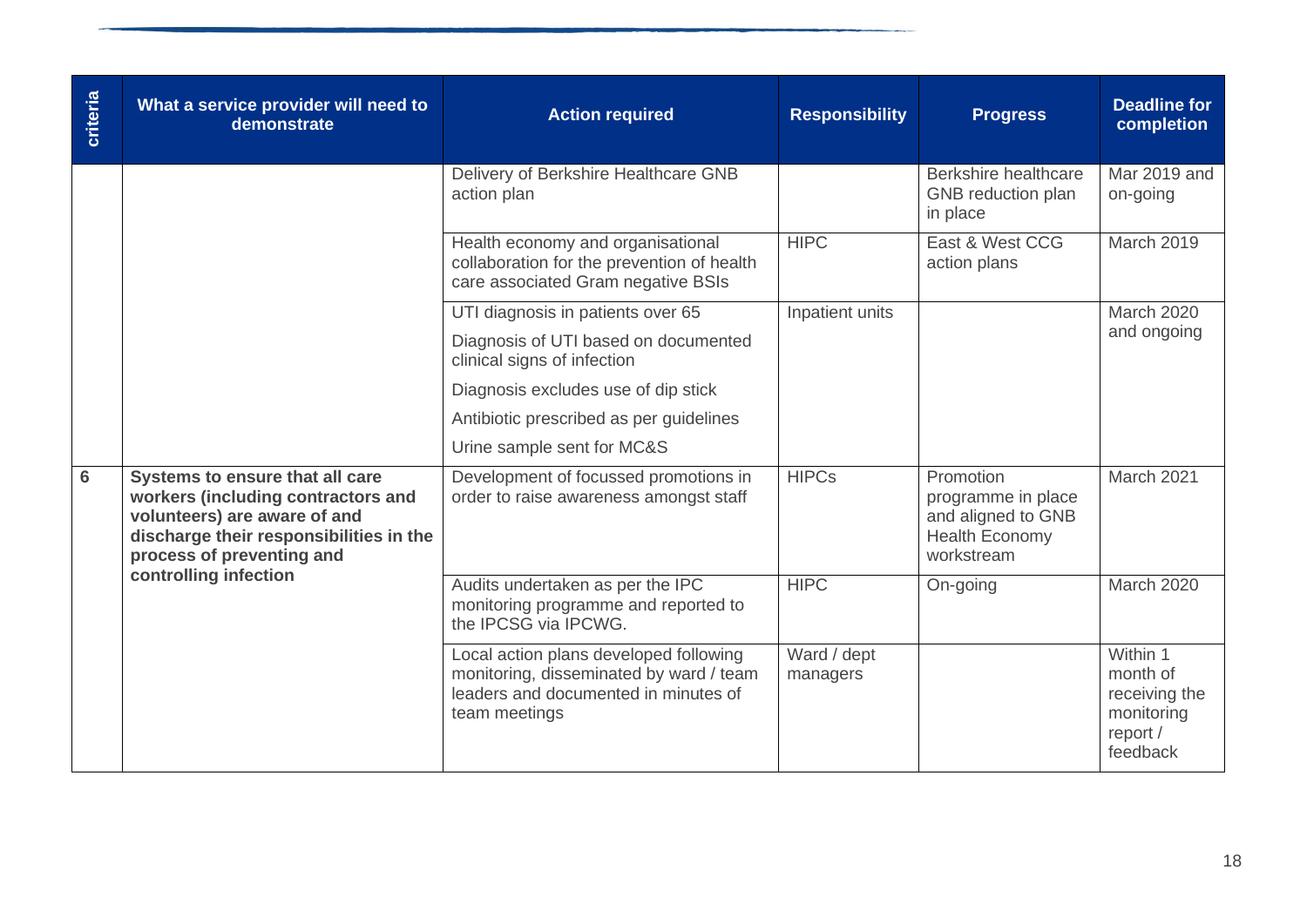| criteria       | What a service provider will need to<br>demonstrate                         | <b>Action required</b>                                                                                                                       | <b>Responsibility</b>   | <b>Progress</b>                                              | <b>Deadline for</b><br>completion |
|----------------|-----------------------------------------------------------------------------|----------------------------------------------------------------------------------------------------------------------------------------------|-------------------------|--------------------------------------------------------------|-----------------------------------|
|                |                                                                             | Immediate action to be taken to correct<br>deficiencies following feedback from ward<br>spot checks                                          | Ward / dept<br>managers |                                                              | Within 2 days<br>of feedback      |
|                |                                                                             | Continued involvement and attendance at<br>the Thames Valley Infection Prevention<br>Network in order to facilitate collaborative<br>working | <b>IPCT</b>             |                                                              | March 2017<br>and on-going        |
|                |                                                                             | Co-ordination of IPC link practitioner<br>programme to include annual IPC study<br>event.                                                    | <b>IPCSN/IPCT</b>       |                                                              | March 2021                        |
| $\overline{7}$ | Provide or secure adequate isolation<br>facilities                          | Isolation monitoring to be performed as<br>per the monitoring programme.                                                                     | <b>HIPC</b>             |                                                              | March 2021                        |
| 8              | Secure adequate access to<br>laboratory support as appropriate              | Contracting arrangement in West and<br>East Berkshire.                                                                                       | Head of<br>Contracting  | Microbiology contract<br>variation and SOP in<br>place       | March 16 and<br>On-going          |
|                |                                                                             | Monitoring of laboratory and<br>microbiologist contract                                                                                      | Head of<br>Contracting  |                                                              | March 2019<br>and on-going        |
| 9              | Have and adhere to policies,<br>designed for the individuals care and       | Existing policies reviewed as per 2 yearly<br>programme or when required if sooner                                                           | <b>HIPC</b>             | Policy review<br>schedule in place                           | Apr 2015 and<br>on-going          |
|                | provider organisations, that will help<br>to prevent and control infections | Explore feasibility of adoption of the NHS<br>Scotland IPC manual into policies as part<br>action from AMR 5-year strategy                   | <b>HIPC</b>             | Options paper<br>developed and<br>preferred option<br>agreed | Mar 2020                          |
|                |                                                                             | Adoption of the NHS Scotland IPC<br>manual into policies as part action from<br>AMR 5-year strategy                                          | <b>HIPC</b>             | Plan for<br>implementation over<br>2 years in progress       | Mar 2022                          |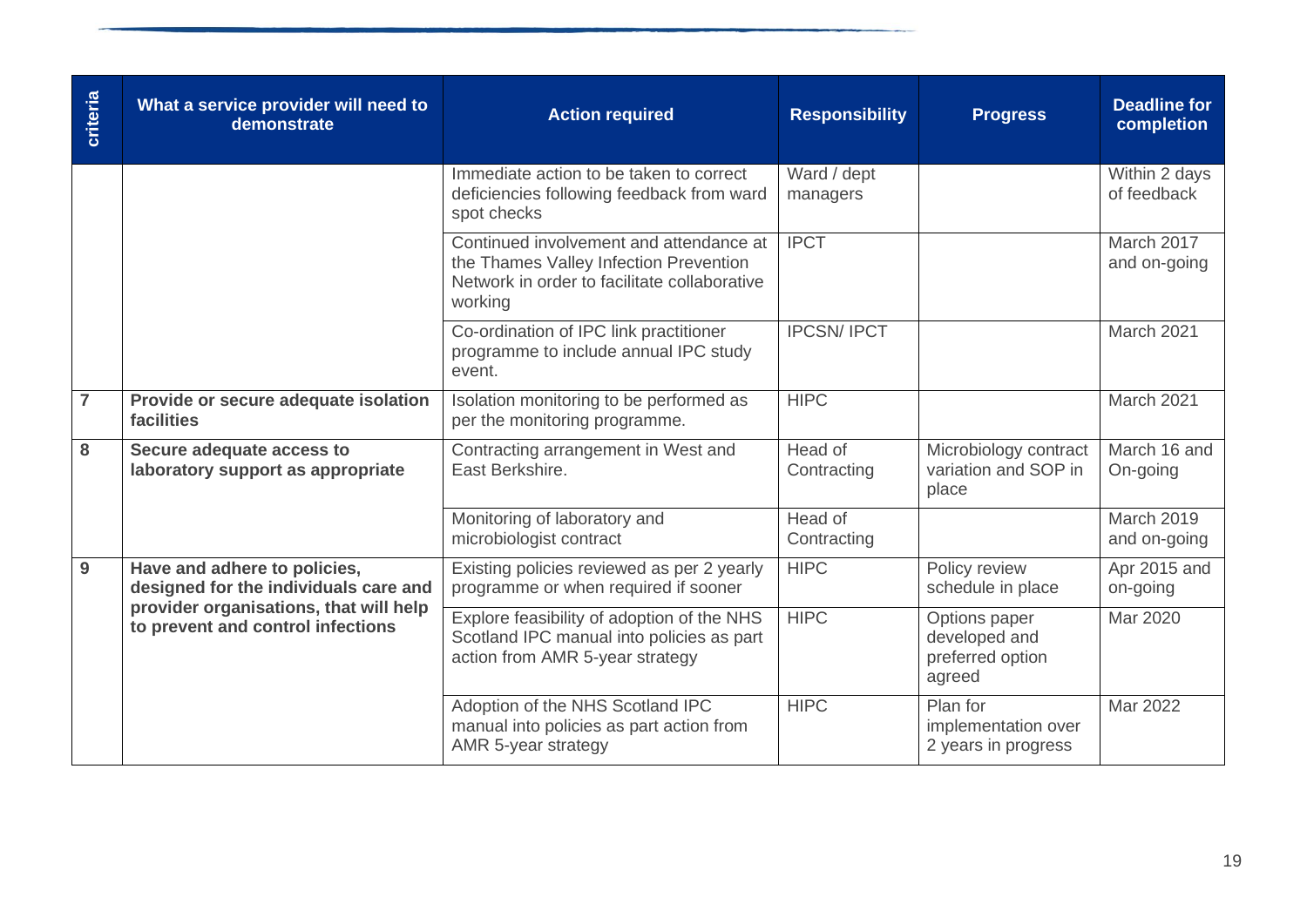| criteria | What a service provider will need to<br>demonstrate                   | <b>Action required</b>                                                                                                               | <b>Responsibility</b>        | <b>Progress</b>                                               | <b>Deadline for</b><br>completion |
|----------|-----------------------------------------------------------------------|--------------------------------------------------------------------------------------------------------------------------------------|------------------------------|---------------------------------------------------------------|-----------------------------------|
|          |                                                                       | Review of compliance with the<br>implementation of the Catheter Passport<br>across all relevant services                             | Continence<br>Team/HIPC      |                                                               | March 2021                        |
| 10       | Providers have a system in place to<br>manage the occupational health | Programme of education for staff.                                                                                                    | <b>HIPC</b>                  | In place                                                      | Mar 2017 and<br>on-going          |
|          | needs and obligations of staff in<br>relation to infection            | Review content of face to face training<br>and assessment tools                                                                      | <b>HIPC</b>                  |                                                               | <b>March 2020</b>                 |
|          |                                                                       | All staff attend training as per the<br>requirements of the Statutory, Mandatory<br>& Essential Training Framework.                  | Locality<br><b>Directors</b> |                                                               | April 2015<br>and on going        |
|          |                                                                       | Provision of IPC/Clinical support to OH<br>contract                                                                                  | <b>HIPC</b>                  |                                                               | <b>March 2020</b><br>and on-going |
|          |                                                                       | Occupational Health Contractor provide<br>assurance that they have an up to date<br>record of relevant immunisations of all<br>staff | Director of<br>People        | Audit of records to be<br>undertaken                          | Mar 19 and<br>on-going            |
|          |                                                                       | Occupational Health Contractor to provide<br>assurance that staff vaccinations are up<br>to date                                     | Director of<br>People        | Audit of records to be<br>undertaken and gaps<br>to be filled | Mar 19 and<br>on-going            |
|          |                                                                       | Monitoring of process for the assessment<br>and provision of staff prophylaxis when<br>required                                      | <b>HIPC/DDN</b>              |                                                               | March 2021                        |
|          |                                                                       | Provision of flu vaccination for all trust<br>staff                                                                                  | <b>DDN</b>                   |                                                               | December<br>2021                  |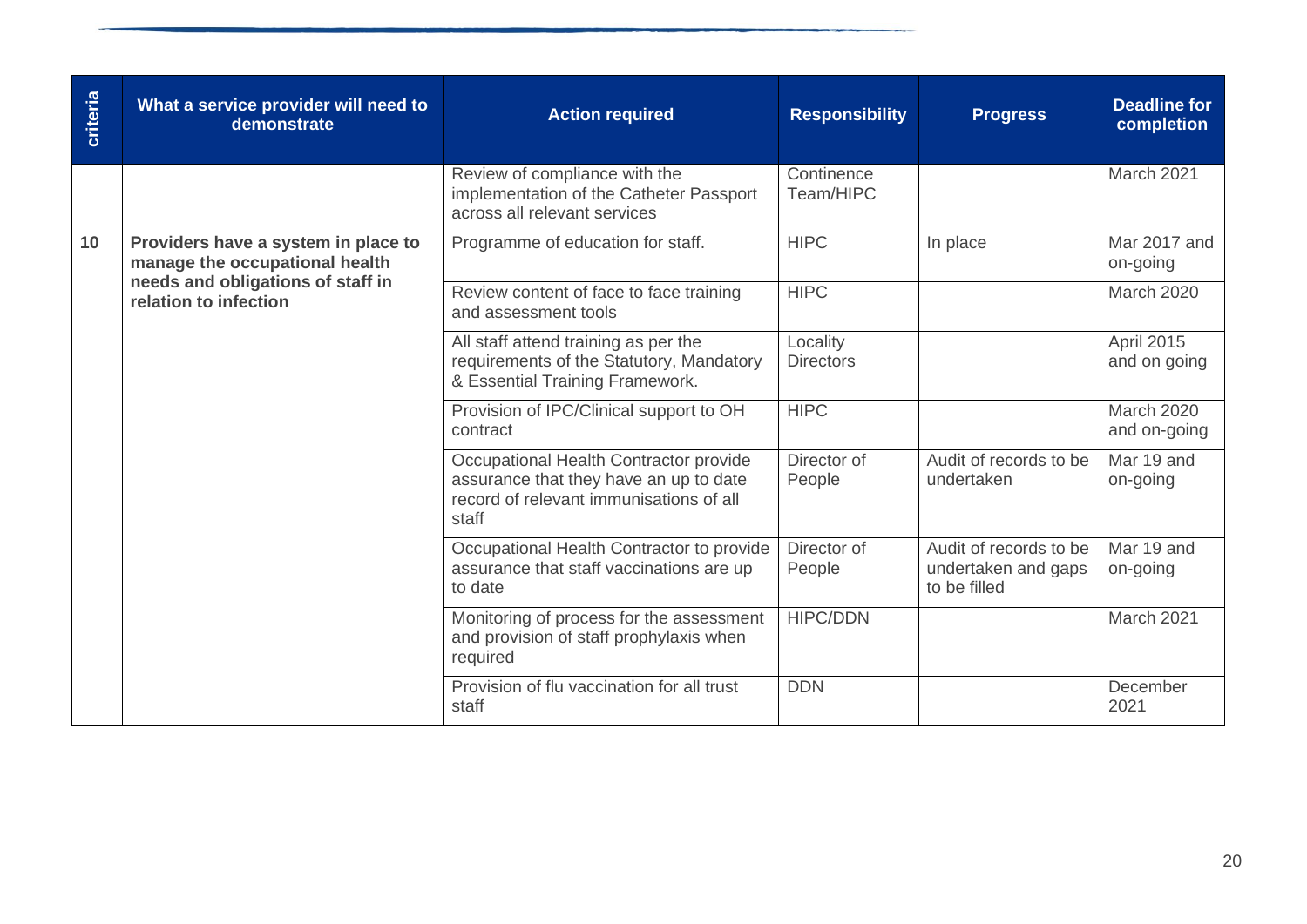# **Glossary of abbreviation:**

| <b>CEO</b>   | <b>Chief Executive Officer</b>               | <b>IPCSG</b> | Infection Prevention & Control Strategic Group    |
|--------------|----------------------------------------------|--------------|---------------------------------------------------|
| <b>DIPC</b>  | Director of Infection Prevention & Control   | <b>IPCT</b>  | Infection Prevention & Control Team               |
| <b>HIPC</b>  | Head of Infection Prevention & Control       | <b>SECEG</b> | Safety Experience & Clinical Effectiveness Group  |
| <b>IPCWG</b> | Infection Prevention & Control Working Group | <b>CCDC</b>  | <b>Consultant in Communicable Disease Control</b> |

**Berkshire Healthcare Infection Prevention and Control Annual Audit and Monitoring Programme 2020-21**

| <b>Month</b>        | <b>Description</b>                                  | <b>Location</b>                        | <b>Undertaken by</b>                     | <b>Progress</b> |
|---------------------|-----------------------------------------------------|----------------------------------------|------------------------------------------|-----------------|
| Q1 April            | Hand hygiene observational check                    | All wards                              | Ward staff                               |                 |
| Q1 May              | Hand hygiene observational check                    | All wards                              | Ward staff                               |                 |
| Q1 May              | Linen handling and disposal monitoring              | Inpatient units                        | <b>IPCT</b>                              |                 |
| Q1 June             | Hand hygiene observational check                    | All services                           | All services                             |                 |
| Q1 June             | <b>Static Mattresses and cushions</b><br>monitoring | All inpatient sites                    | Ward staff                               |                 |
| Q <sub>1</sub>      | Enteral feeding monitoring                          | <b>Community Services</b>              | <b>Dietetics</b>                         |                 |
| Q2 July             | Hand hygiene observational check                    | All wards                              | Ward staff                               |                 |
| Q2                  | Standard precautions (PPE) monitoring               | <b>Urgent Care</b>                     | <b>Urgent Care Teams/IPCT</b>            |                 |
| <b>Q2 August</b>    | Hand hygiene observational check                    | All wards                              | Ward staff                               |                 |
| <b>Q2 September</b> | Hand hygiene observational check                    | All services                           | All services                             |                 |
| Q2                  | Dental                                              | ? Environmental<br>Design and Cleaning | <b>Dental Services</b>                   |                 |
| <b>Q2 September</b> | <b>Urinary Catheter Point Prevalence</b>            | Inpatient and<br>Community             | IPCT, Ward and<br><b>Community Teams</b> |                 |
| Q3 October          | Hand hygiene observational check                    | All wards                              | Ward staff                               |                 |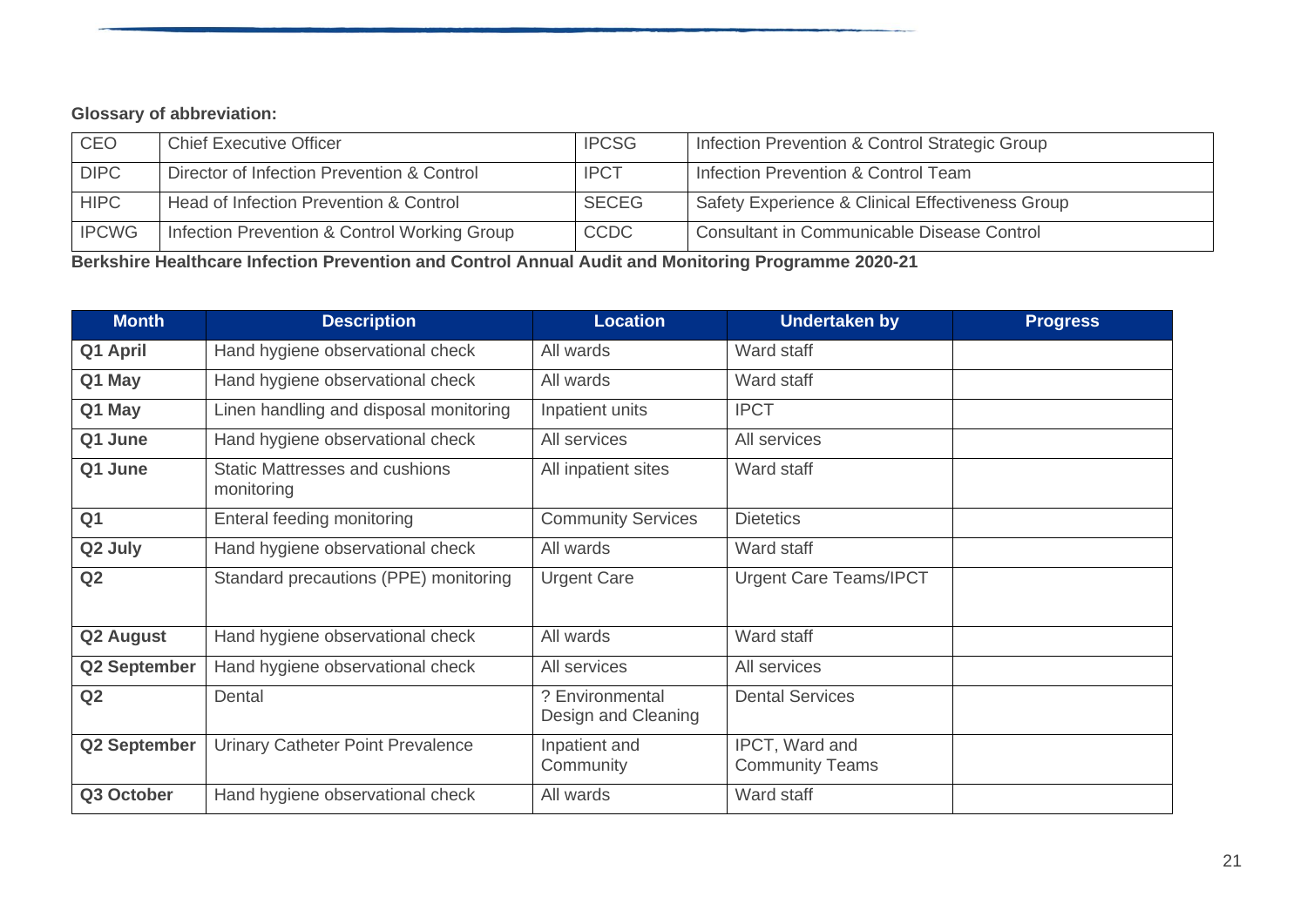| <b>Month</b>       | <b>Description</b>                       | <b>Location</b>            | <b>Undertaken by</b>                     | <b>Progress</b> |
|--------------------|------------------------------------------|----------------------------|------------------------------------------|-----------------|
| Q3                 | Transfer forms monitoring                | Inpatient units            | <b>IPCT</b>                              |                 |
| Q3                 | Patient equipment monitoring             | Inpatient units            | <b>Ward Staff</b>                        |                 |
| Q <sub>3</sub>     | IV therapy                               | <b>IV Clinics</b>          | Hi-Tech Team                             |                 |
| Q3 November        | Hand hygiene observational check         | All wards                  | Ward staff                               |                 |
| Q3 December        | Hand hygiene observational check         | All services               | All services                             |                 |
| Q <sub>4</sub>     | Hand hygiene observational check         | All wards                  | Ward staff                               |                 |
| Q <sub>4</sub>     | Isolation facilities monitoring          | All inpatient wards        | <b>IPCT</b>                              |                 |
| <b>Q4 February</b> | Hand hygiene observational check         | All wards                  | Ward staff                               |                 |
| Q4 March           | Hand hygiene observational check         | All services               | All services                             |                 |
| Q <sub>4</sub>     | Sharps management monitoring             | <b>All Services</b>        | Datix/IPCT                               |                 |
| Q4 March           | <b>Urinary Catheter Point Prevalence</b> | Inpatient and<br>Community | IPCT, Ward and<br><b>Community Teams</b> |                 |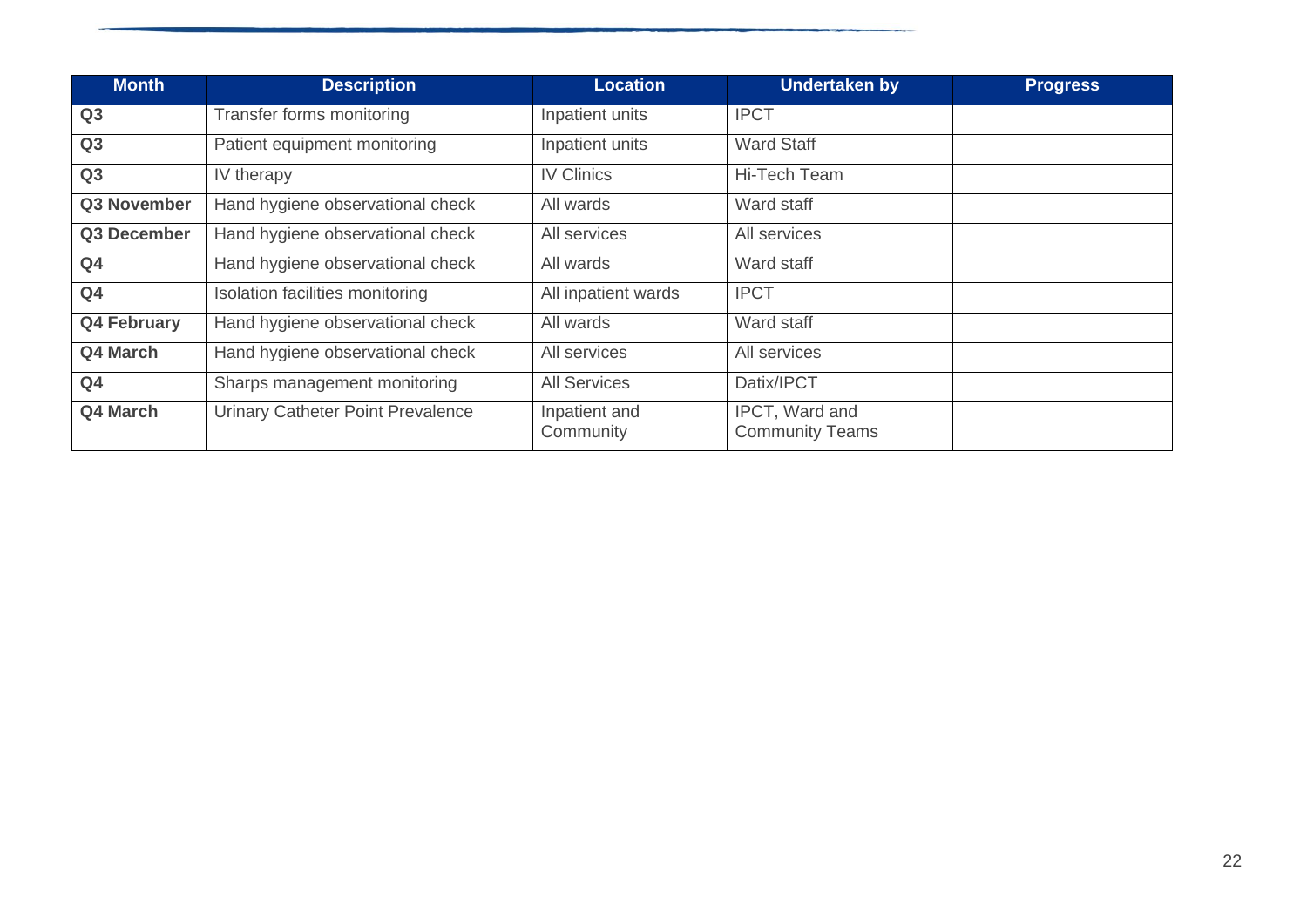### **Appendix 2 – Summary of Surveillance Data 2019-20**

#### **Introduction:**

Berkshire Healthcare is responsible for the prevention and control of infection within its services to minimise the risk of healthcare associated infections to patients, staff and visitors.

The pathology service to Berkshire Healthcare is provided by Berkshire and Surrey Pathology Services, with the microbiology samples being processed on the Wexham Park Hospital site and virology at Ashford and St Peter's Hospital, Chertsey.

Surveillance of infection is undertaken using laboratory data, information from wards and departments and liaison with Health Protection England, CCGs and local acute Trusts.

A healthcare associated infection (HCAI) can be defined as an infection resulting from medical care or treatment in hospital (in- or out-patient), nursing homes, or even the patient's own home (Public Health England 2013). Previously known as 'Hospital Acquired Infection' or 'Nosocomial Infection', the current term reflects the fact that a great deal of healthcare is now performed outside the hospital setting.

Surveillance is an essential part of the role of the Infection Prevention and Control Team (IPCT) in order to identify, manage and where possible prevent infection in high risk patients both in inpatient settings and patients receiving care in their own homes.

There is a national mandatory requirement for trusts to report all cases of *Clostridioides difficile*  infection, Meticillin Resistant Staphylococcus Aureus (MRSA), Meticillin Sensitive Staphylococcus Aureus (MSSA), Gram negative (including Escherichia coli, Pseudomonas and Klebsiella) and Glycopeptide-resistant Enterococci (GRE) bacteraemia to Public Health England.

From May 2015, all laboratories and NHS trusts were encouraged to take part in the enhanced surveillance of Carbapenemase-producing Gram-negative bacteria (Public Health England 2015).

In 2017-18 NHS improvement launched resources to support the reduction of Gram-negative blood stream infections (BSI) by 50% by 2021.

In 2018, the national ambition to reduce healthcare associated Gram-negative bloodstream infections was revised to achieve a 25% reduction by 2021 – 2022 with the full 50% by 2023 - 2024. Approximately three-quarters of E. coli blood stream infections (BSIs) occur before people are admitted to hospital. Reduction therefore requires a whole health economy approach. There is a focus on reducing healthcare associated E. coli bloodstream infections because they represent 55% of all Gram-negative BSIs.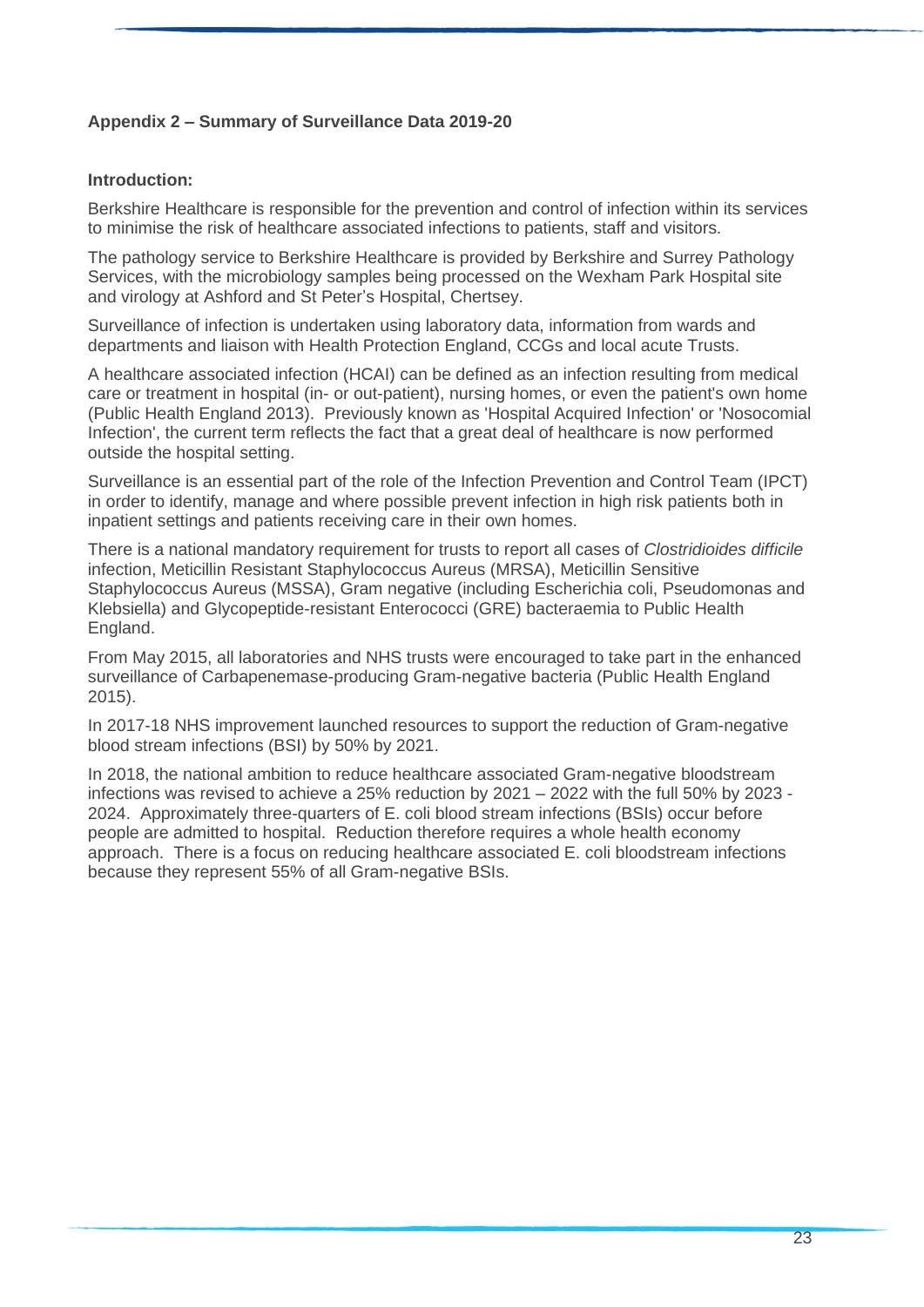**Mandatory reporting summary Berkshire Healthcare 2019-20:**

|                                                                   | <b>West Inpatient</b><br>wards | <b>East inpatient</b><br>wards |
|-------------------------------------------------------------------|--------------------------------|--------------------------------|
| <b>MRSA bacteraemia</b>                                           |                                |                                |
| <b>MSSA bacteraemia</b>                                           | 2                              |                                |
| <b>GRE bacteraemia</b>                                            |                                |                                |
| E coli bacteraemia                                                | 8                              | 9                              |
| <b>Klebsiella bacteraemia</b>                                     |                                |                                |
| Pseudomonas bacteraemia                                           | $3^*$                          |                                |
| Clostridioides difficile (reportable)                             | $5^*$                          |                                |
| <b>Carbapenemase-producing</b><br><b>Enterobacteriaceae (CPE)</b> |                                |                                |

\*2 cases in the same 2 patients for both Pseudomonas and C difficile

### **Bacteraemia**

The Infection Prevention and Control Team (IPCT) review patients who have developed bacteraemia while an inpatient, whether identified on admission to Acute Trusts or in the community and who have had recent input form Berkshire Healthcare inpatient or community teams. This is dependent on surveillance data provided by the local Acute Trusts. The IPCT undertake a post infection review (PIR) for mandatory reportable bacteraemia, where the patient has been associated with the inpatient units. A final report detailing good practice, issues identified or lapse in care (where identified) is disseminated to clinical teams for shared learning.

### **MRSA and Glycopeptide Resistant Enterococci (GRE):**

No cases of MRSA were reported from inpatient units. One case of GRE was reported from the inpatient units.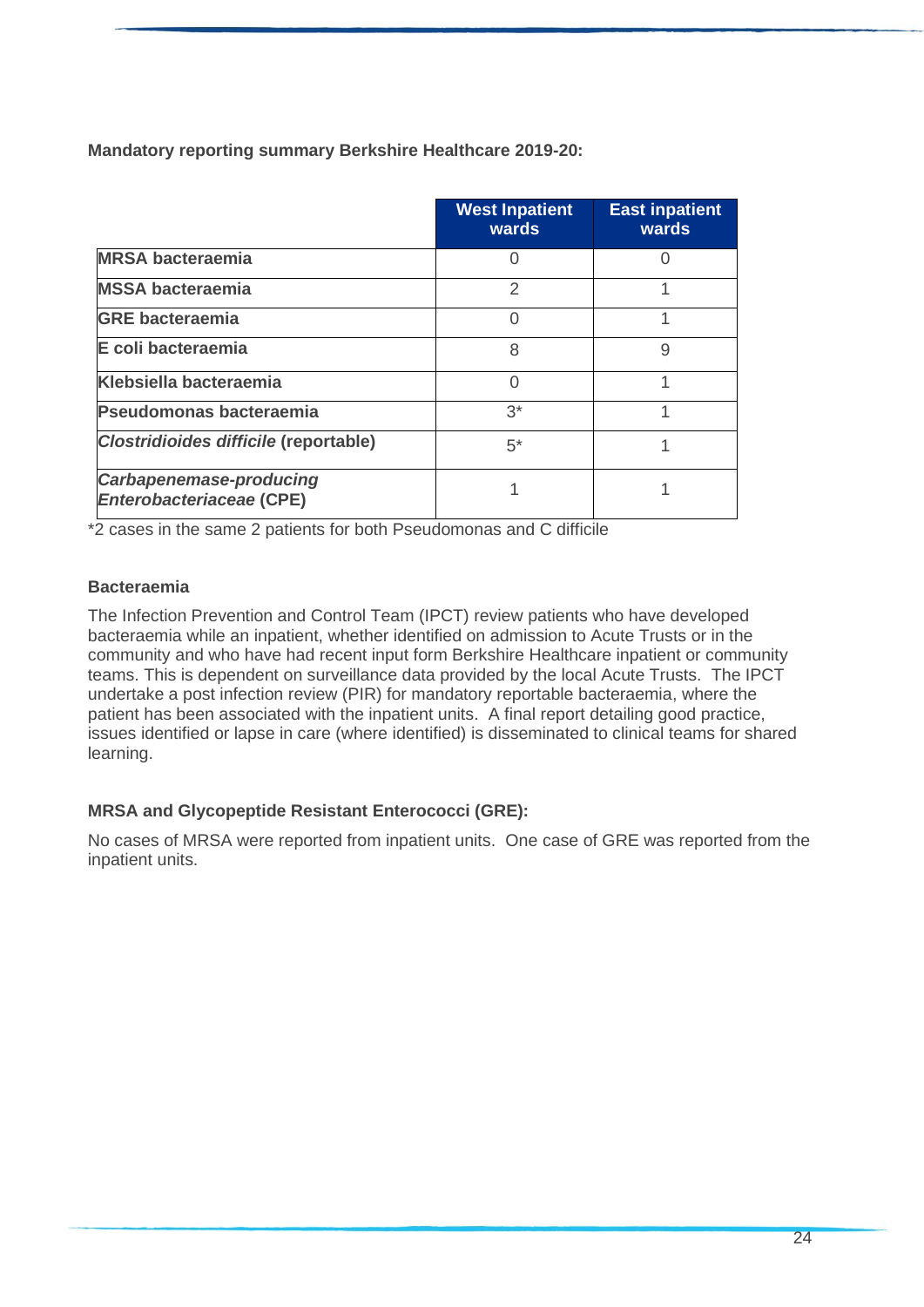| Case<br>number | Date of<br><b>Specimen</b> | <b>Organism</b>                                            |         | <b>Associated Ward Risk factors identified / Source</b> |
|----------------|----------------------------|------------------------------------------------------------|---------|---------------------------------------------------------|
|                | 14/04/2019                 | Vancomycin<br>Resistant<br><b>Enterococcus</b><br>faecalis | Jubilee | Surgical wound, HAP, Cellulitis                         |

### **MSSA**

During 2019-20, two cases of MSSA bacteraemia were identified from patients who were on inpatient units or at time of transfer to an acute trust. This is a decrease from 2018-19 where six cases were identified.

Summary of cases:

| Case<br>number | Date of<br><b>Specimen</b> | <b>Organism</b> |                | <b>Associated Ward Risk factors identified / Source</b> |
|----------------|----------------------------|-----------------|----------------|---------------------------------------------------------|
|                | 08/01/2020                 | <b>MSSA</b>     | <b>Jubilee</b> | <b>Septic Arthritis</b>                                 |
| $\mathcal{P}$  | 03/03/2019                 | <b>MSSA</b>     | Oakwood        | Previous MSSA BSI / chest<br>infection / cellulitis     |

#### **Gram-negative bacteraemia:**

A healthcare economy wide approach that aims to reduce healthcare associated Gram-negative bloodstream (GNB) infections continues, with action plans both within Berkshire Healthcare and the wider health economy focussing on:

#### **System wide actions in progress:**

- Monitoring of GNB reduction health economy action plans at the Berkshire Healthcare IPCSG and at East and West CCG Health Economy meetings.
- Consistent data collection including source of infection to ensure targeted actions.
- Review of Public Health England fingertips data 6-monthly at Antimicrobial Stewardship Group meetings. Berkshire Healthcare provides local, Berkshire Healthcare data because national data is only provided for acute trusts and CCG's.
- Review of membership of GNB groups to ensure senior leader engagement.
- Joint GNB reduction promotional campaigns for importance of hand hygiene and prevention of UTI undertaken

#### **Berkshire Healthcare actions:**

- Microbiology contract variation and SOP approved
- Gram-negative bacteraemia reduction included in Berkshire Healthcare True North harm free care metric for 2019-20
- UTI management guidelines approved and disseminated
- Review of PHE/NHSi GNB self-assessment and implementation tool
- Launch of urinary catheter passport in April 2019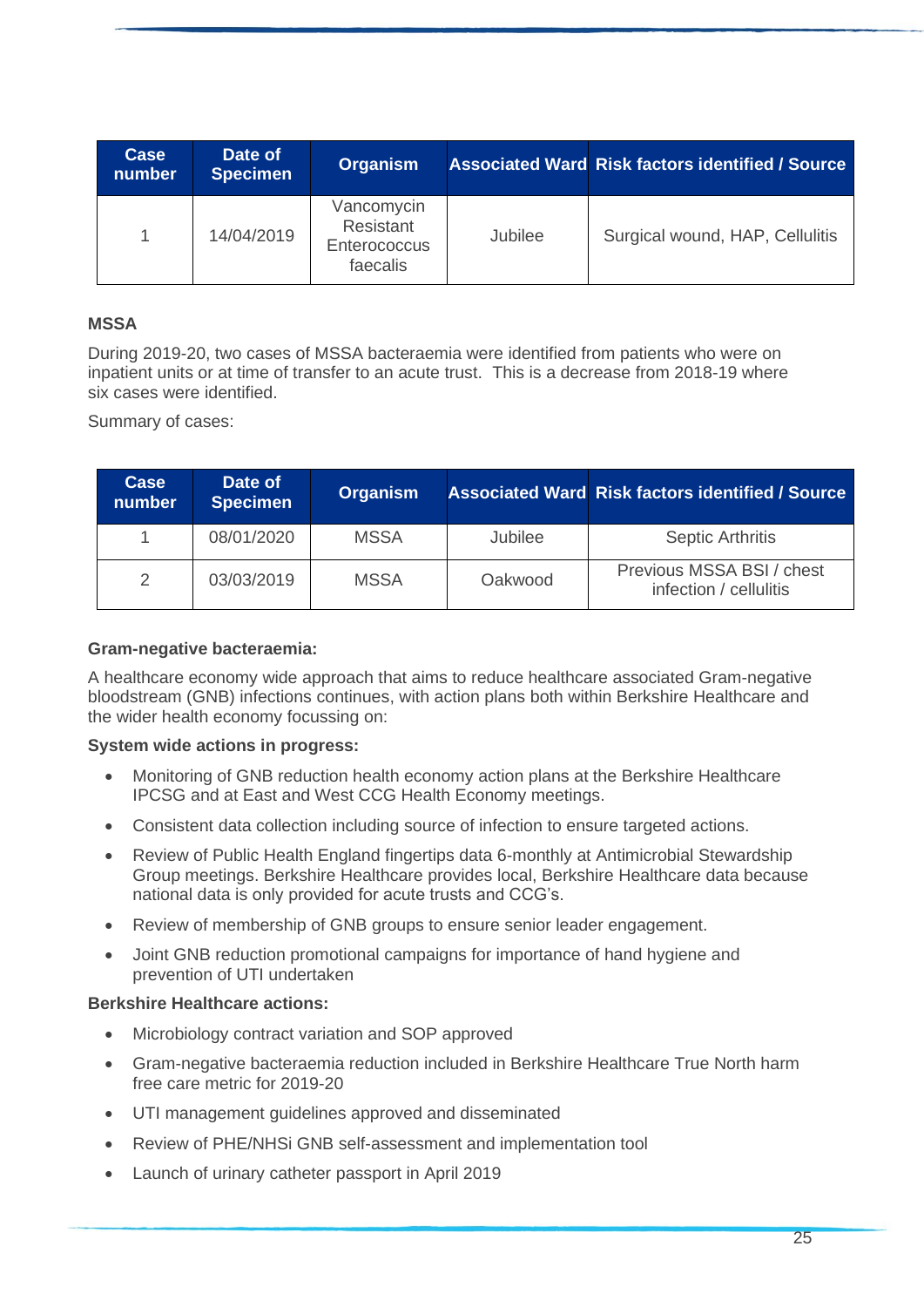- GNB action plan updates included in AMS meetings and Networks
- Dissemination of post infection reviews for mandatory reportable blood stream infection
- Availability of a linked catheter care plan on RiO for Community Nursing, community inpatient and mental health inpatient wards
- Urinary Catheter point prevalence data collection (inpatients) undertaken September 2019

A review of the action plans is undertaken quarterly at the Berkshire Healthcare IPCSG and at East and West CCG Health Economy meetings.

In the following cases, blood cultures were taken either on the ward or within 48 hours of admission to the Acute Trust following transfer from Berkshire Healthcare inpatient units. In comparison to 2018-19 data, there has been an increase in E coli bacteraemia by 10 cases from 7 to 17, an increase in Pseudomonas by 3 cases from 1 to 4 and a decrease in Klebsiella by 2 cases from 3 to 1.

### **Summary of cases:**

| <b>Case No.</b> | Date of<br><b>Specimen</b> | <b>Organism</b> | <b>Associated Ward</b> | <b>Risk factors identified</b><br>/ Source                                           |
|-----------------|----------------------------|-----------------|------------------------|--------------------------------------------------------------------------------------|
| 1               | 15/04/2019                 | E coli          | <b>Henry Tudor</b>     | Urinary Catheter, unable<br>to TWOC                                                  |
| $\overline{2}$  | 19/04/2019                 | E coli          | Ascot                  | Previous colonisation in<br>urinary tract/multiple<br>episodes of chest<br>infection |
| 3               | 20/04/2018                 | E coli          | Donnington             | <b>Urinary Tract</b>                                                                 |
| $\overline{4}$  | 22/04/2019                 | E coli          | Jubilee                | Recurrent colonisation<br>of urinary tract including<br><b>ESBL</b>                  |
| 5               | 03/05/2018                 | E coli          | <b>Henry Tudor</b>     | Previous colonisation,<br>Previous E coli<br>bacteraemia.                            |
| 6               | 05/05/2019                 | Pseudomonas     | Ascot                  | Urinary catheter and<br>unplanned TWOC                                               |
| $\overline{7}$  | 24/05/2019                 | Pseudomonas     | <b>Henry Tudor</b>     | Diabetes, painful,<br>swollen right knee,<br>suspected infection                     |
| 8               | 29/05/2019                 | Klebsiella      | Jubilee                | Colonisation in urinary<br>tract, chest infection                                    |
| 9               | 06/06/2018                 | E coli          | <b>Henry Tudor</b>     | Colonisation in urinary<br>tract, hepatobiliary                                      |
| 10              | 15/07/2019                 | E coli          | <b>Henry Tudor</b>     | Colonisation in urinary<br>tract, supra-pubic<br>catheter                            |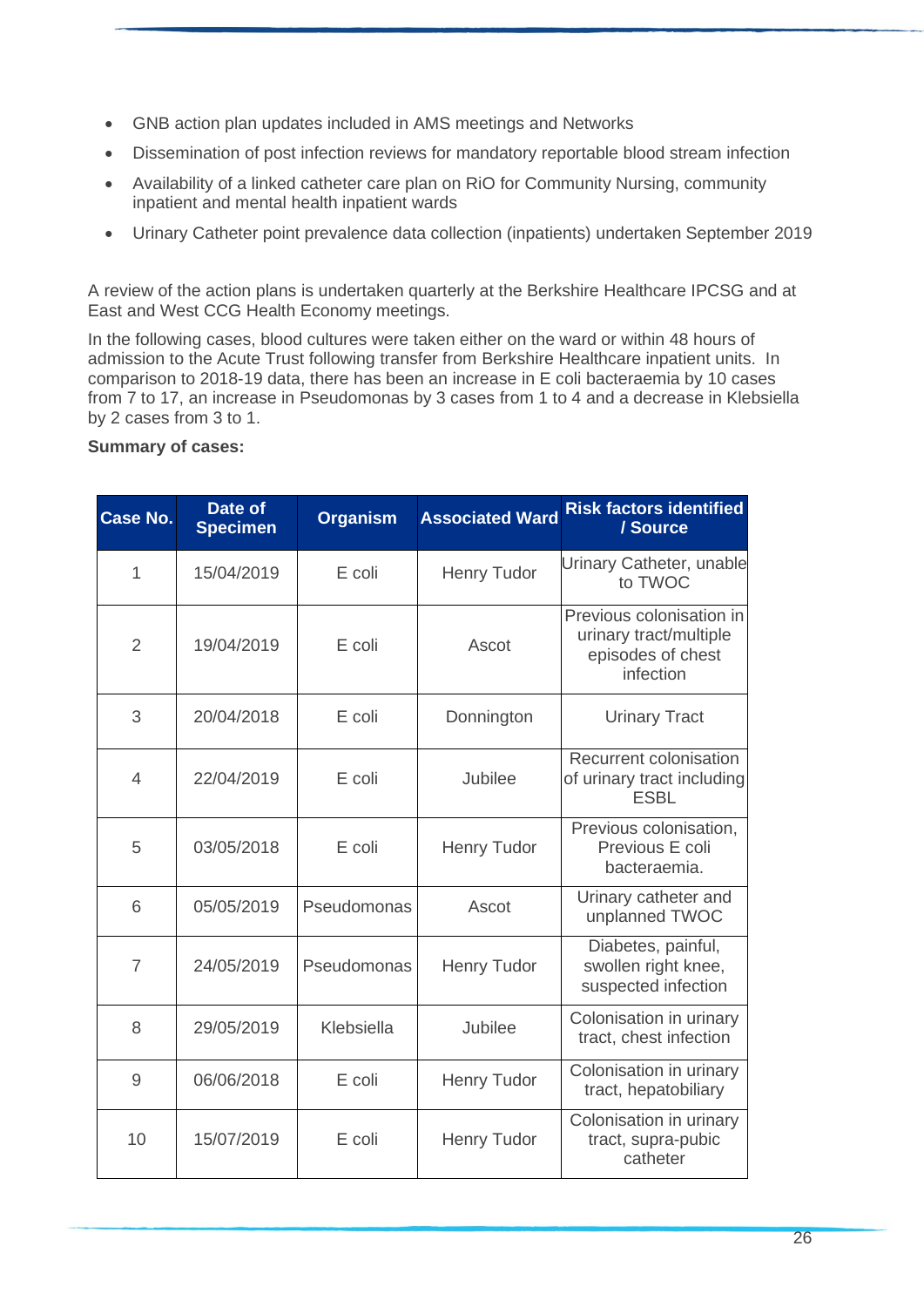| <b>Case No.</b> | Date of<br><b>Specimen</b> | <b>Organism</b> | <b>Associated Ward</b> | <b>Risk factors identified</b><br>/ Source                                                              |
|-----------------|----------------------------|-----------------|------------------------|---------------------------------------------------------------------------------------------------------|
| 11              | 22/07/2019                 | E coli          | Oakwood                | Dehydration, likely<br>source urine                                                                     |
| 12              | 09/10/2019                 | E coli          | <b>Henry Tudor</b>     | Previous E coli<br>bacteraemia, colonised<br>urinary tract                                              |
| 13              | 09/11/2019                 | E coli          | <b>Henry Tudor</b>     | Previous E coli<br>bacteraemia, colonised<br>urinary tract, failed<br><b>TWOC</b>                       |
| 14              | 28/11/2019                 | E coli          | Donnington             | Colonisation in urinary<br>tract, urinary catheter,<br>leg ulcers                                       |
| 15              | 29/11/2019                 | E coli          | Oakwood                | Urinary catheter,<br>category 4 pressure<br>ulcer                                                       |
| 16              | 12/12/2019                 | Pseudomonas     | Highclere*             | Otitis media, cellulitis                                                                                |
| 17              | 18/12/2019                 | E coli          | <b>Henry Tudor</b>     | Urinary tract                                                                                           |
| 18              | 20/12/2019                 | E coli          | Highclere              | Colonised urinary tract,<br>catheter insertion                                                          |
| 19              | 21/01/2020                 | Pseudomonas     | Highclere*             | <b>Previous Pseudomonas</b><br>bacteraemia, possible<br>pacemaker infection,<br>multiple co-morbidities |
| 20              | 21/01/2020                 | E coli          | Donnington             | Colonised urinary tract<br>(ESBL) recent routine<br>catheter change                                     |
| 21              | 06/03/2020                 | E coli          | Highclere              | Previously colonised<br>urinary tract                                                                   |
| 22              | 12/03/2020                 | E coli          | <b>Henry Tudor</b>     | <b>Hepatobiliary chest</b>                                                                              |

\*same patient

### **Community bacteraemia cases:**

In addition to mandatory surveillance requirements, Berkshire Healthcare also undertake enhanced surveillance of bacteraemia identified at Acute Trusts where patients have been transferred from Berkshire Healthcare inpatient units or where patients have received care from Berkshire Healthcare community services. This is to identify any issues or good practice and promote shared learning between clinical teams and the wider organisation.

The following table indicates the number of community cases reviewed by Berkshire Healthcare IPCT during 2019-20: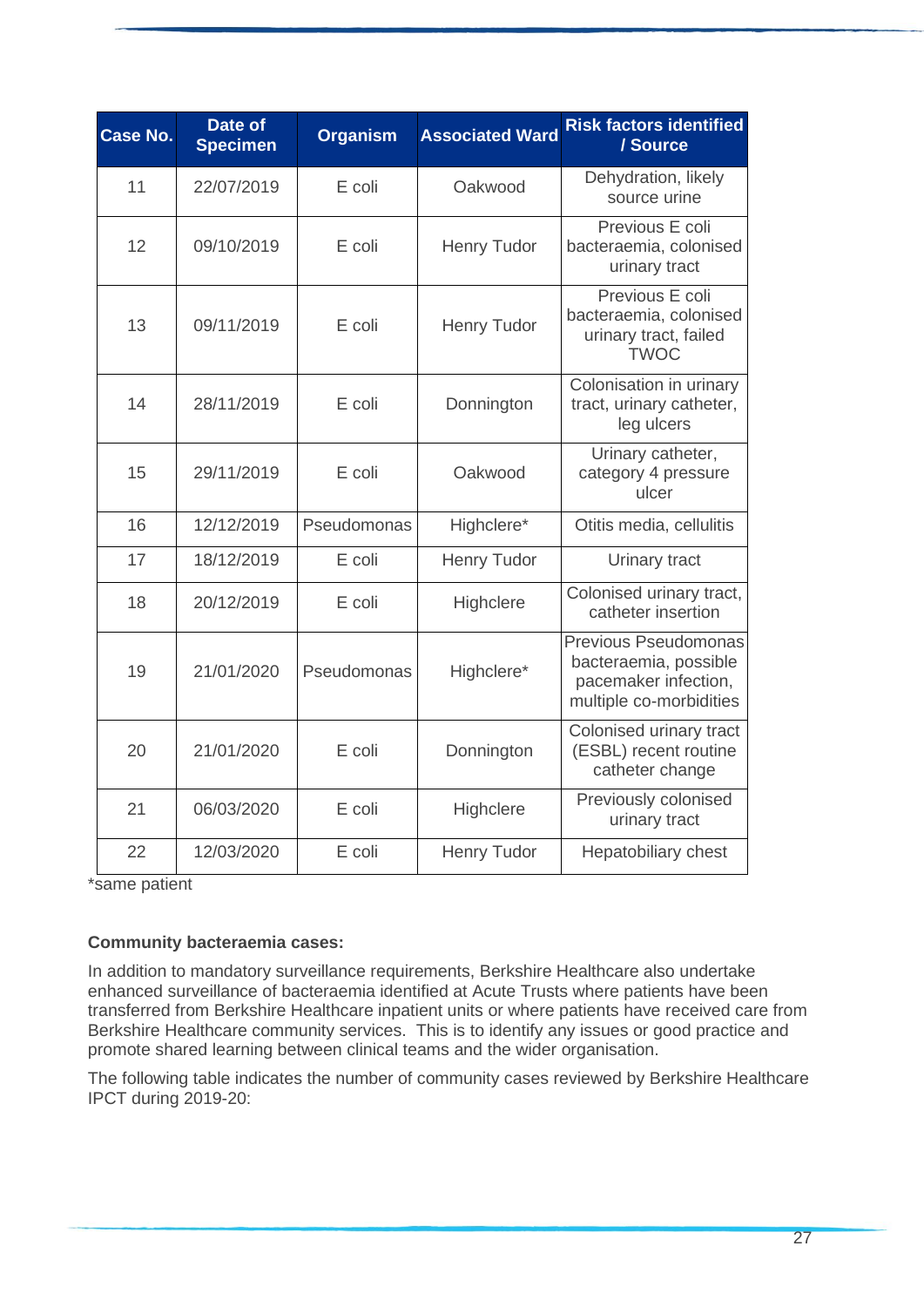| <b>Organism</b> | 2018-19 | <b>Number of cases reviewed Number of cases reviewed</b><br>2019-20 |
|-----------------|---------|---------------------------------------------------------------------|
| E Coli          | 111     | 94                                                                  |
| <b>MRSA</b>     |         |                                                                     |
| <b>MSSA</b>     | 26      | 45                                                                  |
| Klebsiella      |         | 34                                                                  |
| Pseudomonas     |         |                                                                     |

#### **Carbapenemase-producing Enterobacteriaceae:**

Carbapenemase-producing Enterobacteriaceae (sometimes abbreviated to CPE) are a type of bacteria which has become resistant to carbapenems, a group of powerful antibiotics. This resistance is helped by enzymes called carbapenemases, which are made by some strains of the bacteria and allows them to destroy carbapenem antibiotics. This means the bacteria can cause infections that are resistant to carbapenem antibiotics and many other antibiotics.

From May 2015, all laboratories and NHS trusts were encouraged to take part in the enhanced surveillance of Carbapenemase-producing Gram-negative bacteria (Public Health England 2015) Berkshire Healthcare had two cases of CPE in 2019-20.

### *Clostridioides difficile (formerly Clostridium difficile):*

*Clostridioides difficile* infection is the most commonly diagnosed bacterial cause of healthcareassociated diarrhoea. *Clostridioides difficile* is an anaerobic bacterium that is present in the gut of up to 3% of healthy adults and 66% of infants. However, *Clostridioides difficile* rarely causes problems in children or healthy adults, as it is kept under control by the normal bacterial population of the intestine. *Clostridioides difficile* Infection (CDI) occurs when certain antibiotics disturb the balance of bacteria in the gut allowing *Clostridioides difficile* to multiply rapidly, producing toxins A and B which cause illness and often manifests as diarrhoea and colitis.

The risk for disease increases in patients with the following (DH 2008):

- antibiotic exposure
- gastrointestinal surgery/manipulation
- long length of stay in healthcare settings
- a serious underlying illness
- immuno-compromising conditions
- advanced age

Most patients only develop a mild illness and stopping the antibiotic(s) together with fluid replacement to re-hydrate patients usually results in rapid improvement. However, there are some strains that carry a specific hyper-virulent gene (serotype 027, 078). These tend to manifest in greater proportion of severe disease and appear to have a higher mortality.

#### **Definitions**

*Clostridioides difficile* Infection is the major cause of antibiotic-associated diarrhoea and colitis; it is a healthcare associated intestinal infection that should be considered a diagnosis 'in its own right' (DH 2008)**.** For management and identifying incidents of CDI the following definitions should be used: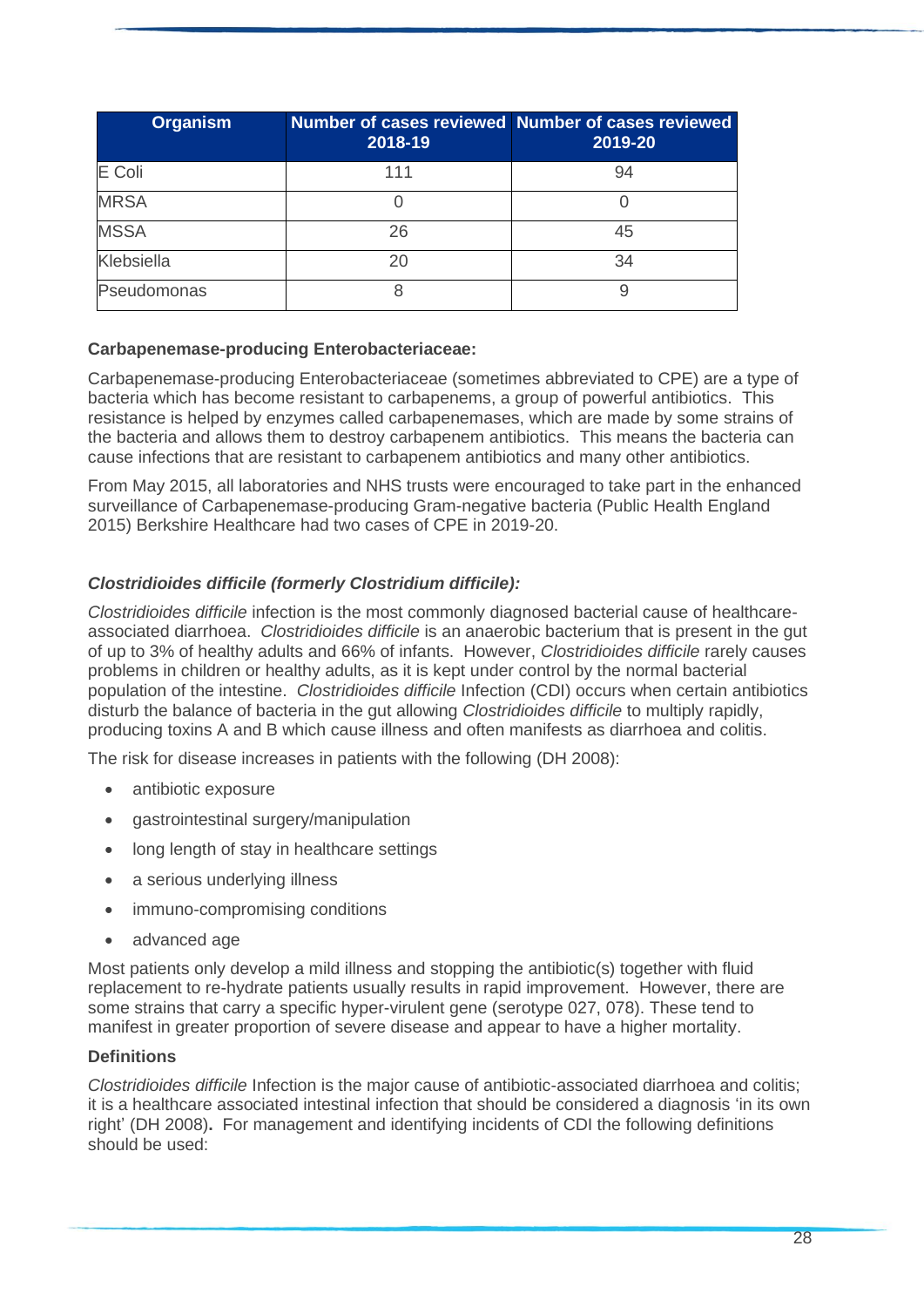### *Clostridioides difficile* **Infection (CDI):**

One episode of diarrhoea, defined on Bristol Stool Chart type 5-7 that is not attributable to any other cause, including medicines, and occurs at the same time as a positive toxin assay (with a positive *C. difficile* culture) and or endoscopic evidence of pseudomembranous colitis (DH/HPA 2012).

### **A Period of Increased Incidence (PII) of CDI:**

Two or more new cases occurring >48 hours post admission, not a relapse in a 28-day period on a ward (DH 2008).

#### **An outbreak of** *Clostridioides difficile* **Infection (CDI):**

Two or more cases caused by the same strain related in time and place over a defined period that is based on the date of onset of the first case (DH 2008).

#### *Clostridioides difficile* **trajectories:**

Organisations are encouraged to assess each CDI case to determine whether it was linked to a lapse in the quality of care provided to patients. The co-ordinating commissioner under each commissioning contract will continue to be able to consider the results of these assessments and exercise discretion in deciding whether any individual case of CDI affecting a patient under its contract should count towards the aggregate number of cases on the basis of which contractual sanctions are calculated.

A Berkshire West Health Economy *C. difficile* meeting takes place on a monthly basis to review cases, discuss and agree on whether lapses of care occurred and to share lessons learned. The IPCT provide information for CCG and acute trust cases where input has been provided from Berkshire Healthcare services.

Where Berkshire Healthcare cases fall under the remit of Berkshire East Health Economy a discussion takes place between the Lead IPCNs for Berkshire East CCG, Frimley Health and Berkshire Healthcare to agree whether a lapse in care has occurred and any shared learning for dissemination.

#### **Changes to the CDI reporting algorithm for financial year 2019/20 are**:

- adding a prior healthcare exposure element for community onset cases
- reducing the number of days to apportion hospital-onset healthcare associated cases from three or more (day 4 onwards) to two or more (day 3 onwards) days following admission.

#### **For 2019/20 cases reported to the healthcare associated infection data capture system have been assigned as follows:**

- hospital onset healthcare associated: cases that are detected in the hospital three or more days after admission
- community onset healthcare associated: cases that occur in the community (or within two days of admission) when the patient has been an inpatient in the trust reporting the case in the previous four weeks
- community onset indeterminate association: cases that occur in the community (or within two days of admission) when the patient has been an inpatient in the trust reporting the case in the previous 12 weeks but not the most recent four weeks
- community onset community associated: cases that occur in the community (or within two days of admission) when the patient has not been an inpatient in the trust reporting the case in the previous 12 weeks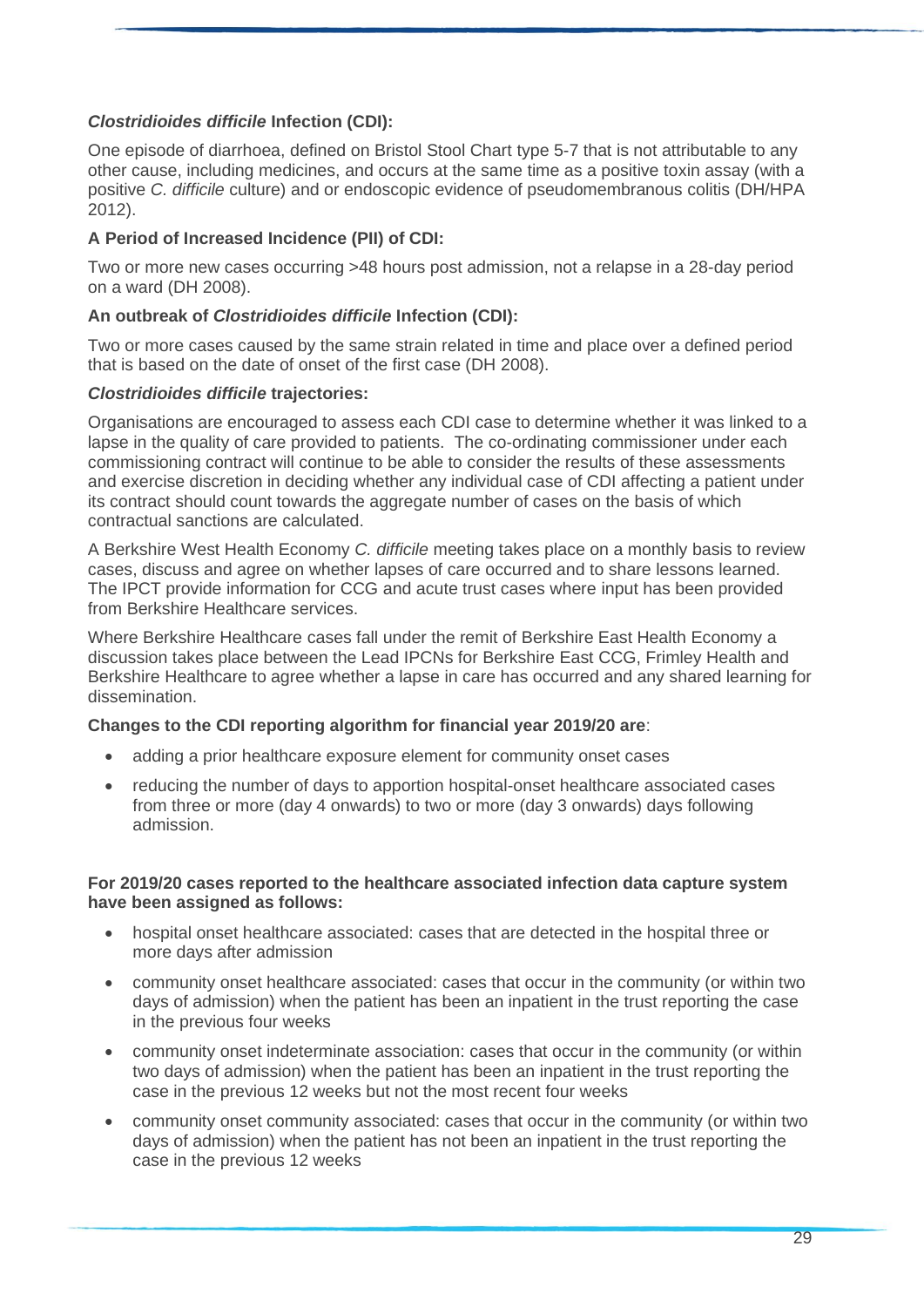### **Acute provider objectives for 2019/20 are set using these two categories:**

- hospital onset healthcare associated: cases that are detected in the hospital three or more days after admission
- community onset healthcare associated: cases that occur in the community (or within two days of admission) when the patient has been an inpatient in the trust reporting the case in the previous four weeks

Due to the change in definitions for 2019 - 2020, data will not be comparable to previous years and the focus will remain for the health economy to work together to share learning and reduce numbers of *Clostridioides difficile* cases.

#### **Berkshire Healthcare Performance against the** *Clostridioides difficile* **trajectories in the provider inpatient units (Community Health)**

Cases of C. difficile identified from Berkshire Healthcare inpatient units have increased from 2 (1 lapse-in-care) in 2018-19 to 6 (1 lapse in care) in 2019-20

|                                                                              | <b>Total West</b> | <b>Total East</b> |
|------------------------------------------------------------------------------|-------------------|-------------------|
| Trajectory 2019-20                                                           |                   |                   |
| C. difficile cases identified from Berkshire<br>healthcare inpatient units   | 5                 |                   |
| C. difficile cases assigned to Berkshire<br>Healthcare due to lapses in care |                   |                   |
| C. difficile cases under review                                              |                   |                   |

### **West and East Community 2019-20**

#### **Summary of reportable cases Berkshire Healthcare inpatients April 2019-20:**

| <b>Case</b><br>no: | <b>Ward / location</b> | Date of<br><b>Specimen</b> | <b>Assignment details/comments</b>                                      |
|--------------------|------------------------|----------------------------|-------------------------------------------------------------------------|
| 1                  | Donnington             | 20/05/2019                 | No lapse in care                                                        |
| 2                  | Oakwood Unit           | 12/09/2019                 | Lapse in care $-$ due to delay in escalating<br>the positive CDI result |
| 3                  | <b>Henry Tudor</b>     | 31/10/2019                 | No lapse in care                                                        |
| 4                  | Donnington             | 18/11/2020                 | No lapse in care                                                        |
| $5^*$              | Highclere              | 21/01/2020                 | No lapse in care                                                        |
| $6*$               | Highclere              | 07/03/2020                 | No lapse in care                                                        |

\*same patient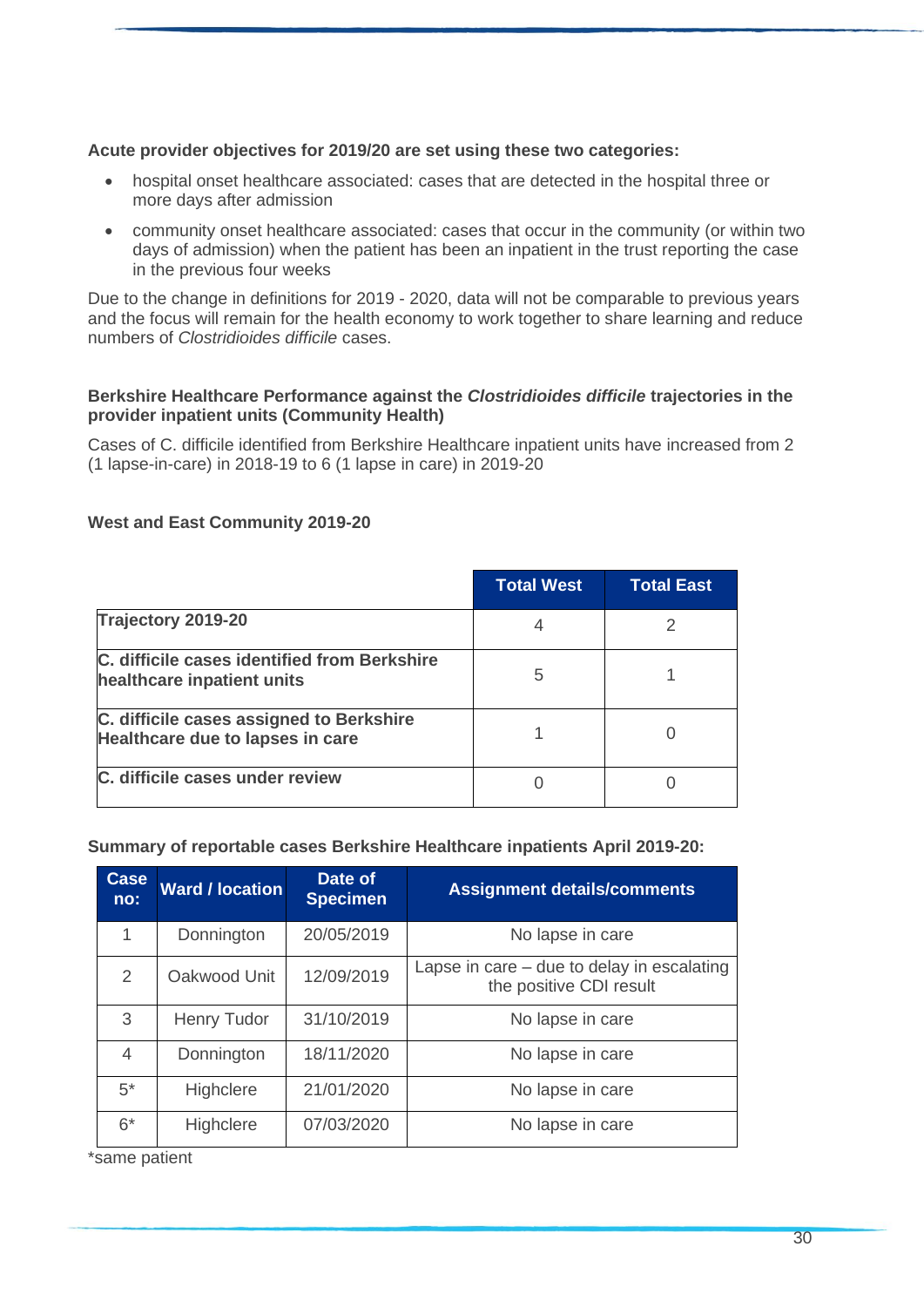### **Period of increased incidence of** *Clostridioides difficile* **(PII) 2019-20:**

During 2019-20, there were no periods of increased incidence identified within Berkshire Healthcare inpatient units.

### **Summary of outbreaks identified in inpatient wards 2019-20:**

| <b>Month / year</b> | <b>Ward</b> | Organism    | No. of Patients<br>affected | No. of Staff<br>affected | positive results<br><b>Total No. of</b> | No. of days<br>admission<br>restricted |
|---------------------|-------------|-------------|-----------------------------|--------------------------|-----------------------------------------|----------------------------------------|
| November<br>2019    | Windsor     | Influenza B | 5                           | 1                        | $\overline{2}$                          | Bay $3 = 3$<br>Bay $4 = 2$             |
| November<br>2019    | Daisy       | Norovirus   | $\overline{7}$              | 0                        | 1                                       | 5                                      |
| December<br>2019    | Highclere   | Norovirus   | 8                           | 16                       | 3                                       | 10                                     |
| December<br>2019    | Jubilee     | Norovirus   | 10                          | 8                        | 3                                       | 11                                     |
| January<br>2020     | Oakwood     | Norovirus   | 11                          | 6                        | 4                                       | 2 (Willow<br>end)                      |

#### **Key messages identified from post infection reviews for shared learning:**

- Results on ICE to be checked carefully and in a timely fashion
- Correct location of patient to be used when requesting samples to be processed via the laboratory
- Specimens to be taken when clinically indicated and labelled correctly prior to sending to the laboratory
- Patients reported as 'C difficile likely' to be escalated to and reviewed promptly by medical team
- Clinical charts and documentation to be commenced and then completed accurately and fully
- Staff to follow up on catheter care plan or passport following transfer from acute trust if information not provided on transfer
- Catheterisation procedure to be clearly documented in progress notes and include any difficulties experienced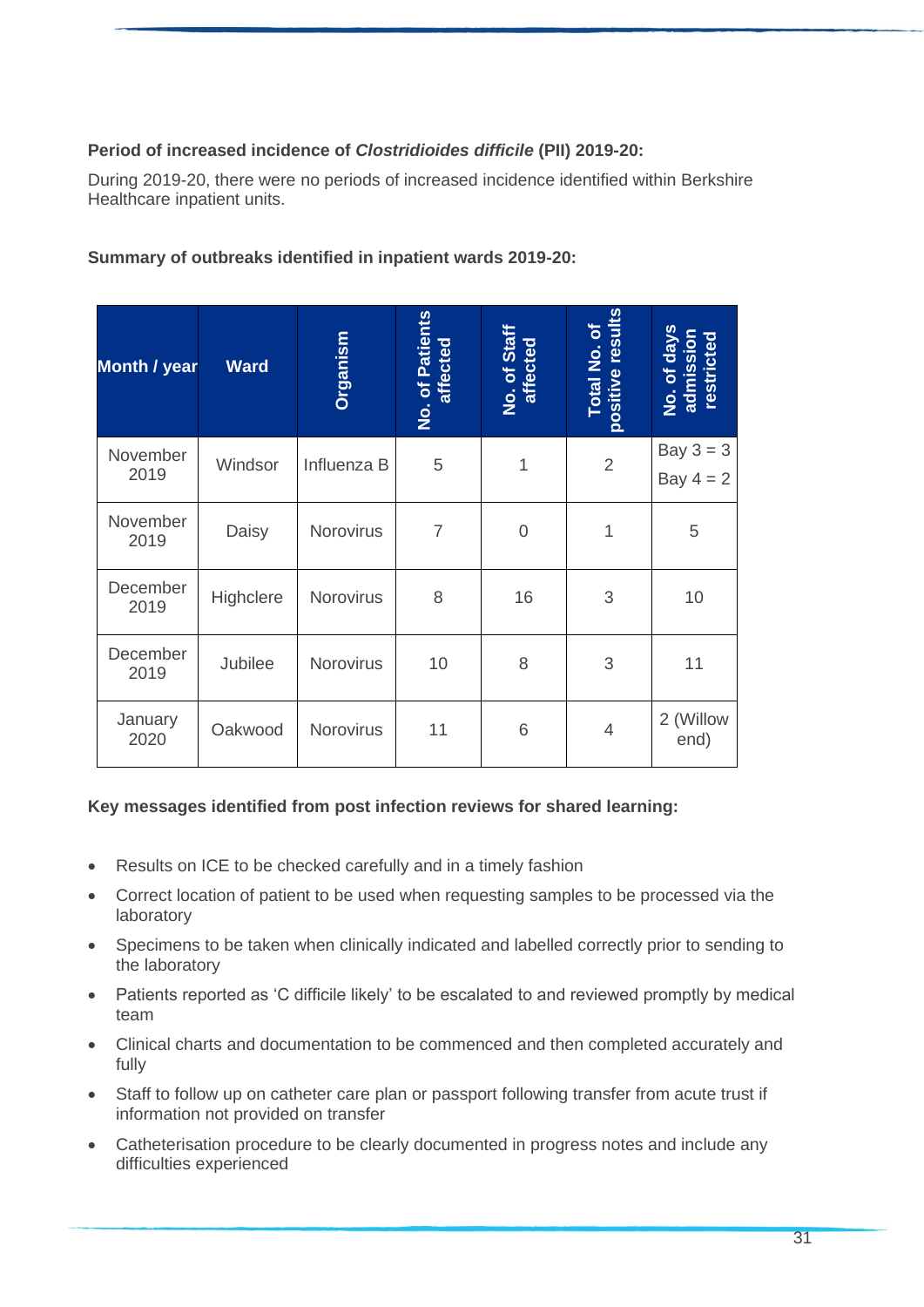- A record of what is recorded on the death certificate included in RiO progress notes is helpful to investigators
- All relevant paper documents to be uploaded to RiO on discharge, these must be complete and easy to view
- Staff to ensure that alterations in patient condition are recorded clearly in RiO progress notes
- For contact tracing and surveillance purposes it is essential that patient bed allocation on RiO should match bed occupied on the ward
- Staff to know how to contact BHFT IPCT and when notifying IPC team members of clinical issues to copy [infection.control@berkshire.nhs.uk](mailto:infection.control@berkshire.nhs.uk)
- Staff to report positive blood cultures via Datix and to the IPCT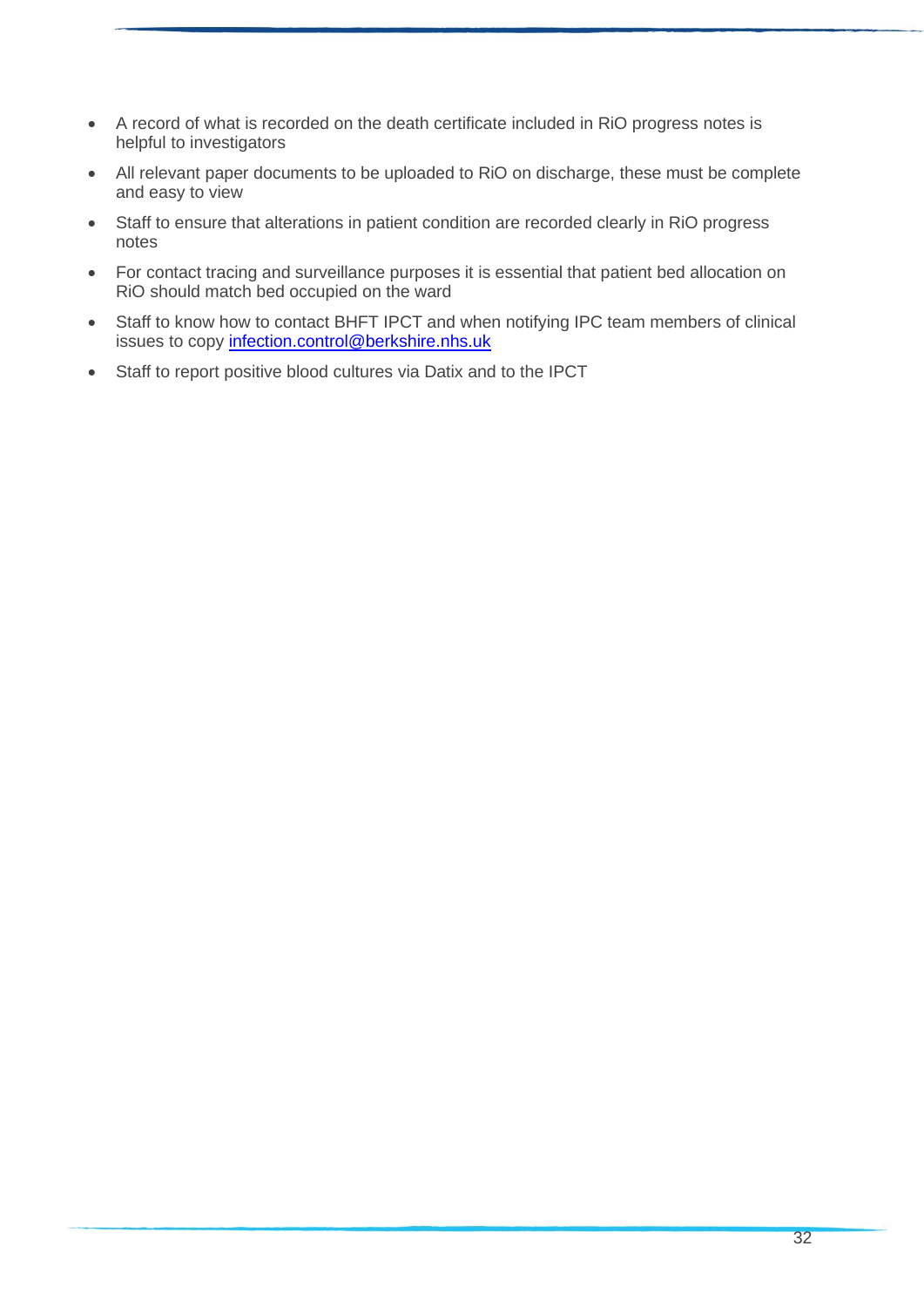## **Appendix 3 – Summary of Learning from Datix Incidents**

### **Review of Datix incidents April 19 – March 2020**

The Infection Prevention and Control Team (IPCT) are copied into Datix incidents reported under the following categories:

- Infection
- Ill Health
- Medical Emergencies
- Sharps Incidents
- Exposure to Harmful Substances
- Any other incidents forwarded to the team for IPC input

The IPCT review these incidents, in order to identify learning, liaise with individual areas to provide advice if required and share the learning widely. Any learning identified during post infection reviews of reportable bacteraemia / C. difficile or during outbreaks of infections are not included in this summary because they are included in a separate quarterly IPC shared learning document.

Between April 19 - March 2020, a total of **883** incidents were copied to the IPCT. On review of these incidents, **489** were not directly associated with infection prevention and control. **394** incidents were reviewed.

| Key messages identified during April 2019-20                                                                                              | <b>Identified</b><br><b>Previously?</b> |
|-------------------------------------------------------------------------------------------------------------------------------------------|-----------------------------------------|
| Used sharps must be safely disposed of into sharps bin                                                                                    | Yes                                     |
| Sepsis early recognition checklist to be completed in line with NEWS2 to initiate<br>appropriate escalation of patient's condition        | Yes                                     |
| Prompt activation of safety mechanism of safety needle after completing<br>venepuncture must be undertaken                                |                                         |
| Always store sharps containers in a designated, safe, locked area out of the reach<br>of children, patients or visitors                   | Yes                                     |
| Staff to ensure to check expiry dates on medical supplies including indwelling<br>urinary catheters and ensure stock is rotated correctly | Yes                                     |
| Staff to request a replacement of sharps bin in advance in order to ensure that a bin<br>is available for prompt sharps disposal.         |                                         |
| Staff to risk assesses individual situations prior to undertaking sharps related<br>procedures to maximise patients and staff safety.     | Yes                                     |
| Staff to ensure that patients bedrooms are cleaned thoroughly prior to admitting<br>patients to prevent risk of transmission of infection |                                         |
| All staff must be aware of safe technique to retrieve spilled sharps in line with the<br>policy to prevent sharps injury.                 |                                         |
| Staff to follow correct procedure for the disposal of Cytotoxic drugs.                                                                    |                                         |
| Managers to ensure that PPE is available in the clinical area for staff to use                                                            |                                         |
| Staff to ensure that appropriate equipment is available prior to undertaking sharps<br>related procedures                                 |                                         |
| Staff to adhere to ICC005/HS008 Management of needle stick & contamination<br>injury policy following a sharps incident.                  |                                         |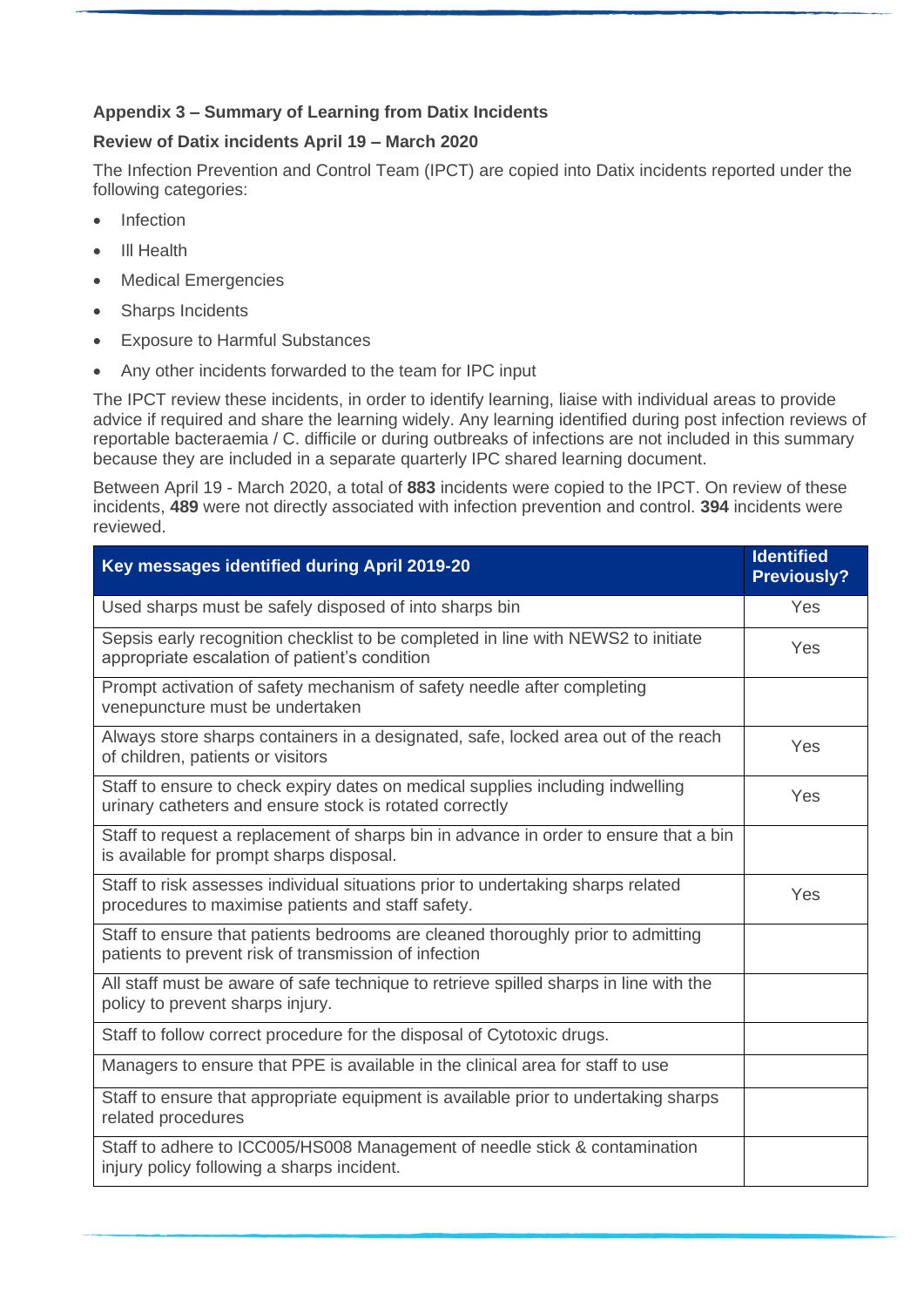

April 19 – March 20 Apr 19 | May 19 | Jun 19 | Jul 19 | Aug 19 | Sep 19 | Oct 19 | Nov 19 | Dec 19 | Jan 20 | Feb 20 | Mar 20 Total Chest Pain 0 2 1 3 Flu or flu like symptoms and the control of the control of the control of the control of the control of the control of the control of the control of the control of the control of the control of the control of the control o Hypoglycaemic Event 1 1 0 2 3 Other issues relating to<br>Infection Control Unier issues claimy to the control to the control of the control of the control of the control of the control o<br>Infection Control Other problems | | | | | | | | 13 | 15 41 Reportable Deaths **3** 10 Supply of suitable equipment 0 0 1 1 Documentation 0 1 0 1 Near miss sharps incidents **are able to the contract of the contract of the contract of the contract of the contract of the contract of the contract of the contract of the contract of the contract of the contract of the co** Discharge Issues 4 0 1 5 Referral issues 1 0 0 1 Absent (Patient) 1 1 1 3 Assault 1 1 1 2 0 0 3 0 0 1 0 6 15 Behavioural/ Personal Conduct <sup>0</sup> <sup>3</sup> <sup>1</sup> <sup>0</sup> <sup>1</sup> <sup>0</sup> <sup>5</sup> Delayed Diagnosis and the control of the control of the control of the control of the control of the control of the control of the control of the control of the control of the control of the control of the control of the c Drug Incident 0 2 1 0 1 0 4 Slip, Trip or Fall 1 1 1 1 4 Ill Health 8 13 5 13 17 5 23 16 28 9 8 10 155 **Inappropriate Care** 0 1 1 0 1 1 0 0 0 1 1 1 0 1 0 0 5 Infection 2012 - 2021 - 2021 - 2021 - 2021 - 2021 - 2021 - 2021 - 2021 - 2021 - 2021 - 2021 - 2021 - 2021 - 20 Other infections 0 1 2 3